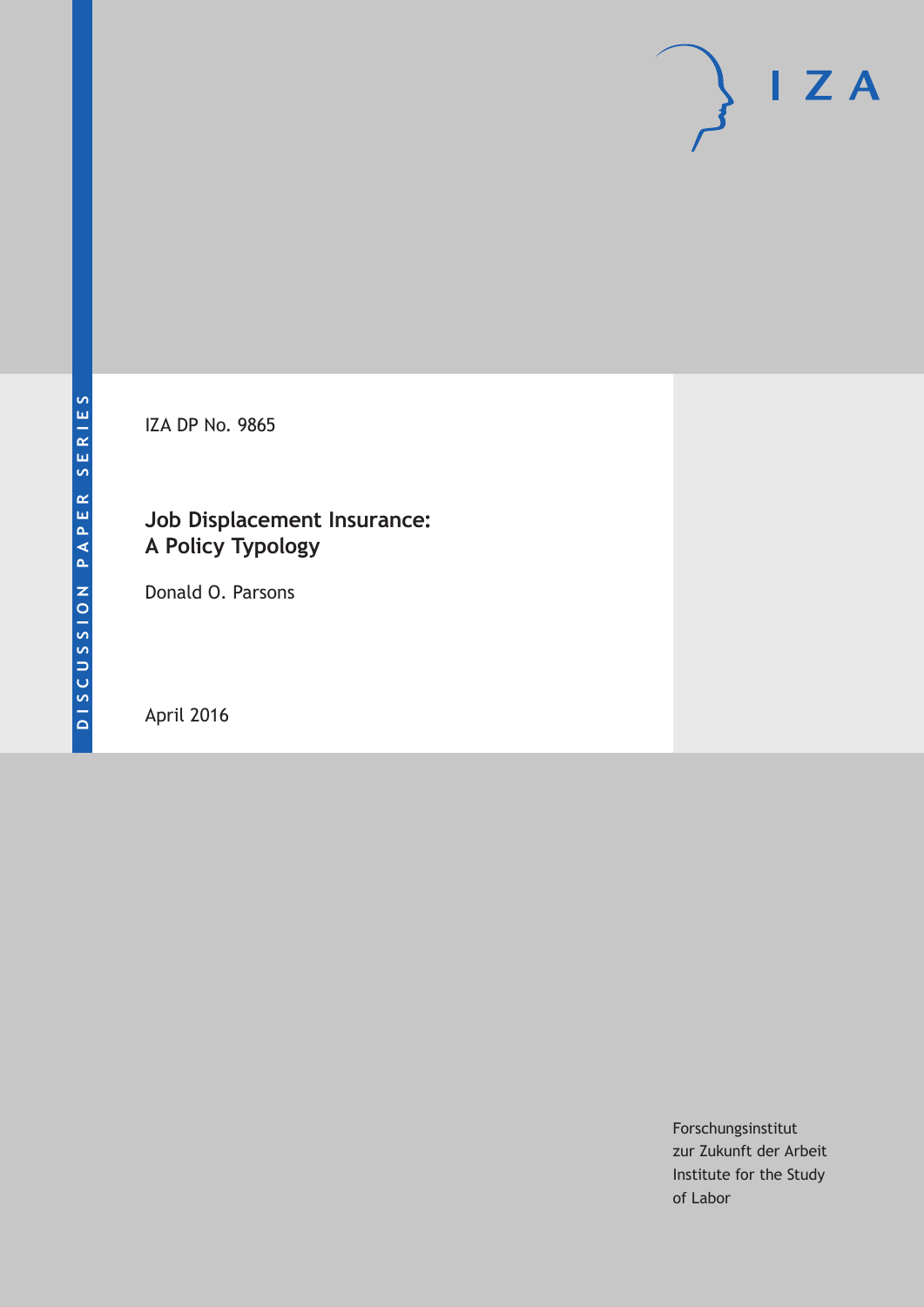# **Job Displacement Insurance: A Policy Typology**

## **Donald O. Parsons**

*George Washington University and IZA* 

## Discussion Paper No. 9865 April 2016

IZA

P.O. Box 7240 53072 Bonn Germany

Phone: +49-228-3894-0 Fax: +49-228-3894-180 E-mail: iza@iza.org

Any opinions expressed here are those of the author(s) and not those of IZA. Research published in this series may include views on policy, but the institute itself takes no institutional policy positions. The IZA research network is committed to the IZA Guiding Principles of Research Integrity.

The Institute for the Study of Labor (IZA) in Bonn is a local and virtual international research center and a place of communication between science, politics and business. IZA is an independent nonprofit organization supported by Deutsche Post Foundation. The center is associated with the University of Bonn and offers a stimulating research environment through its international network, workshops and conferences, data service, project support, research visits and doctoral program. IZA engages in (i) original and internationally competitive research in all fields of labor economics, (ii) development of policy concepts, and (iii) dissemination of research results and concepts to the interested public.

IZA Discussion Papers often represent preliminary work and are circulated to encourage discussion. Citation of such a paper should account for its provisional character. A revised version may be available directly from the author.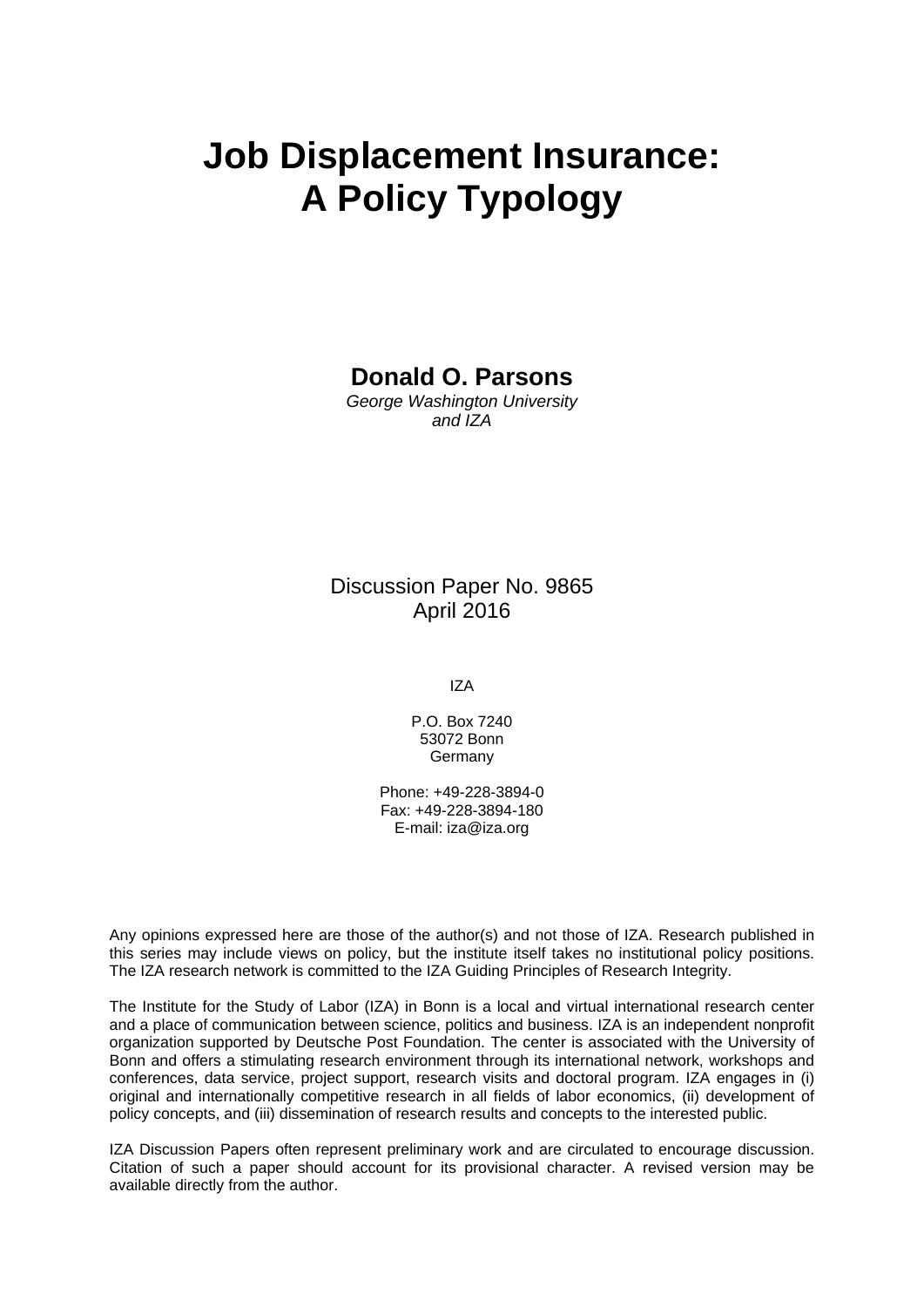IZA Discussion Paper No. 9865 April 2016

# **ABSTRACT**

# **Job Displacement Insurance: A Policy Typology**

Efforts to insure long-tenured displacement workers against earnings losses from unemployment spells and lower wages on subsequent jobs have led to an array of government and employer programs. A policy typology is proposed to impose order on these programmatic efforts. The basic typology involves the familiar distinction between (i) separation benefit type – fixed sum severance or unemployment-linked – and (ii) financing type – insurance or savings. In this four-way categorization, severance savings accounts are the least familiar, perhaps because they are often mislabeled as unemployment insurance savings accounts (UISA). A third policy dimension – the job separation events that trigger plan payouts – is also fundamental to understanding program performance and consequences. Indeed insurance plan performance converges on that of savings plans as the range of insured events and their likelihoods expand. Severance "savings" plans require payouts other than for involuntary separation, most commonly for retirement, which highlights the link with pensions. Conversely the severance properties of pension plans vary with ownership rights (vesting) and "rollover" rules. Forced savings plans that also permit fund access for house purchases and/or human capital investments (provident funds) are an obvious extension of strict severance savings plans.

JEL Classification: J65, J41, J33

Keywords: job displacement, unemployment insurance, severance pay, moral hazard, job turnover, pensions, provident funds

Corresponding author:

Donald O. Parsons Economics Department George Washington University 2115 G Street NW, Monroe 368 Washington, DC 20052 USA E-mail: dopars@gwu.edu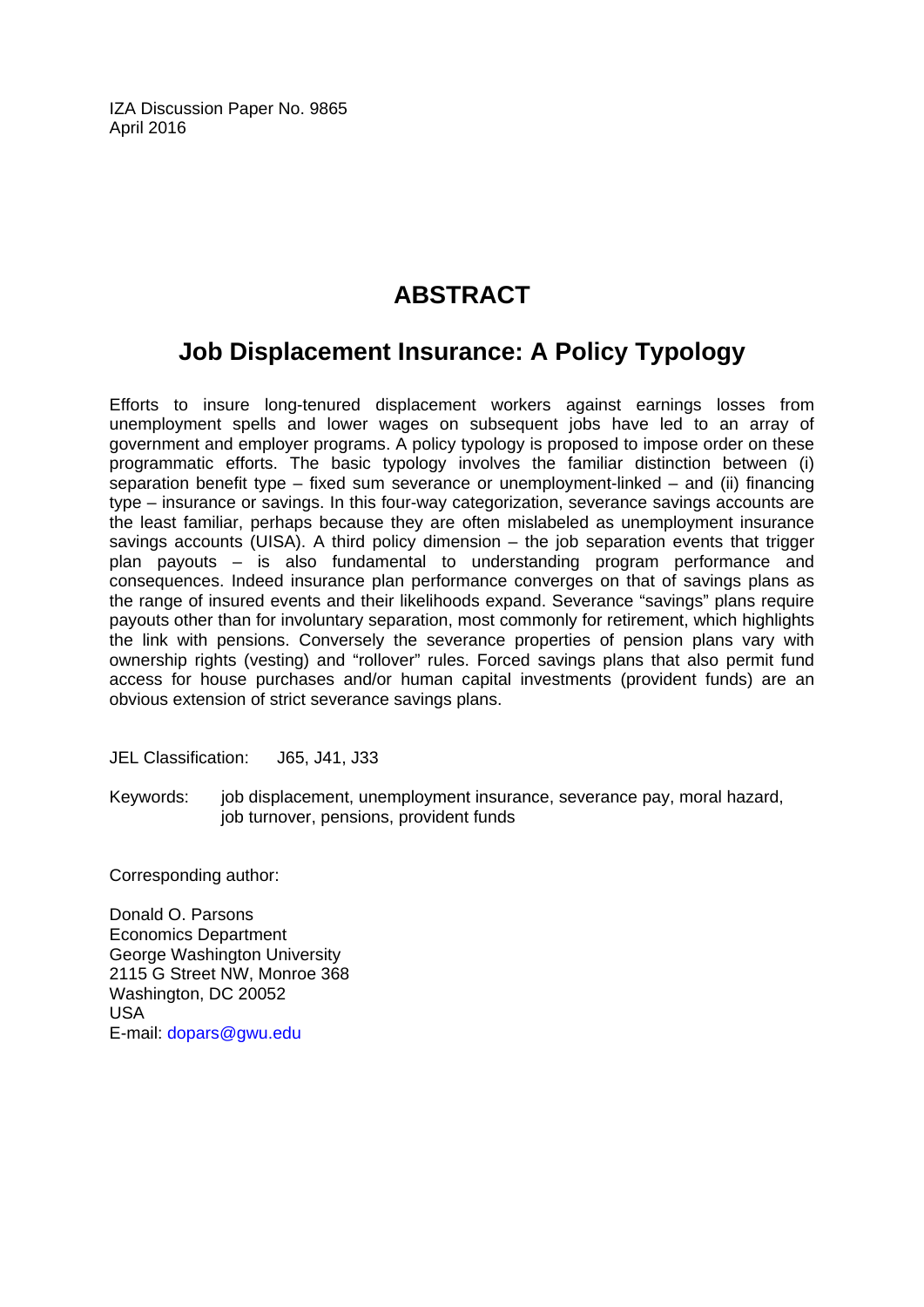"Before I built a wall I'd ask to know what I was walling in or walling out…" ---Robert Frost, "Mending Walls"

#### **I. Introduction**

1

Job displacement often imposes heavy losses on long-tenured workers, both through spells of unemployment and through reduced wages on the next  $job.^1$  The ideal  $job$ displacement insurance package would include both wage insurance and unemployment insurance.2 Internationally many governments directly provide unemployment insurance and yet more mandate service-linked severance benefits as a crude, but administratively inexpensive, form of consumption smoothing.3 Wage insurance plans appear infeasible, although economists have proposed and debated various simple wage-loss-offset mechanisms.4

Economists have long expressed concerns about the search moral hazard (SMH) that UI benefits may induce--the unemployed may ease their job search intensity and perhaps ignore job offers that they would otherwise accept.<sup>5</sup> Other economists have expressed concerns about firing cost distortions; if firms self-finance separation benefits, they may not release workers as efficiency would dictate, which is labeled here layoff moral hazard (LMH).<sup>6</sup> Alternative approaches, particularly savings plans, have been advocated as solutions to both search and layoff (firing cost) concerns. For example, economists have argued for replacing unemployment insurance with unemployment insurance savings accounts (UISA), Feldstein and Altman (1998, 2007), Stiglitz and Yun (2005), and Brown,

<sup>1</sup> Surveys of the U.S. displacement loss literature include Jacobson, LaLonde, and Sullivan (1993), Fallick (1996), Kletzer (1998), and Farber (2005). See Kuhn (2002) for an international perspective.

<sup>&</sup>lt;sup>2</sup> Parsons (2015) provides an overview of job displacement insurance.

<sup>&</sup>lt;sup>3</sup> Holzmann, Pouget, Weber, and Vodopivec (2012) provide a summary and review of mandated severance plans.

<sup>4</sup> See Baily, Burtless, and Litan (1993) for an early proposal, and Parsons (2000), Kletzer and Rosen (2006), Kling (2006), and LaLonde (2007) for discussion.

<sup>5</sup> Holmlund (1998), Karni (1999), and Fredriksson and Holmlund (2006) provide extensive reviews of this literature.

<sup>6</sup> The empirical firing cost literature is voluminous. Buechtemann (1992) provides an accessible introduction to the debate. See Heckman and Pages (2004) and Parsons (2012a) for recent reviews.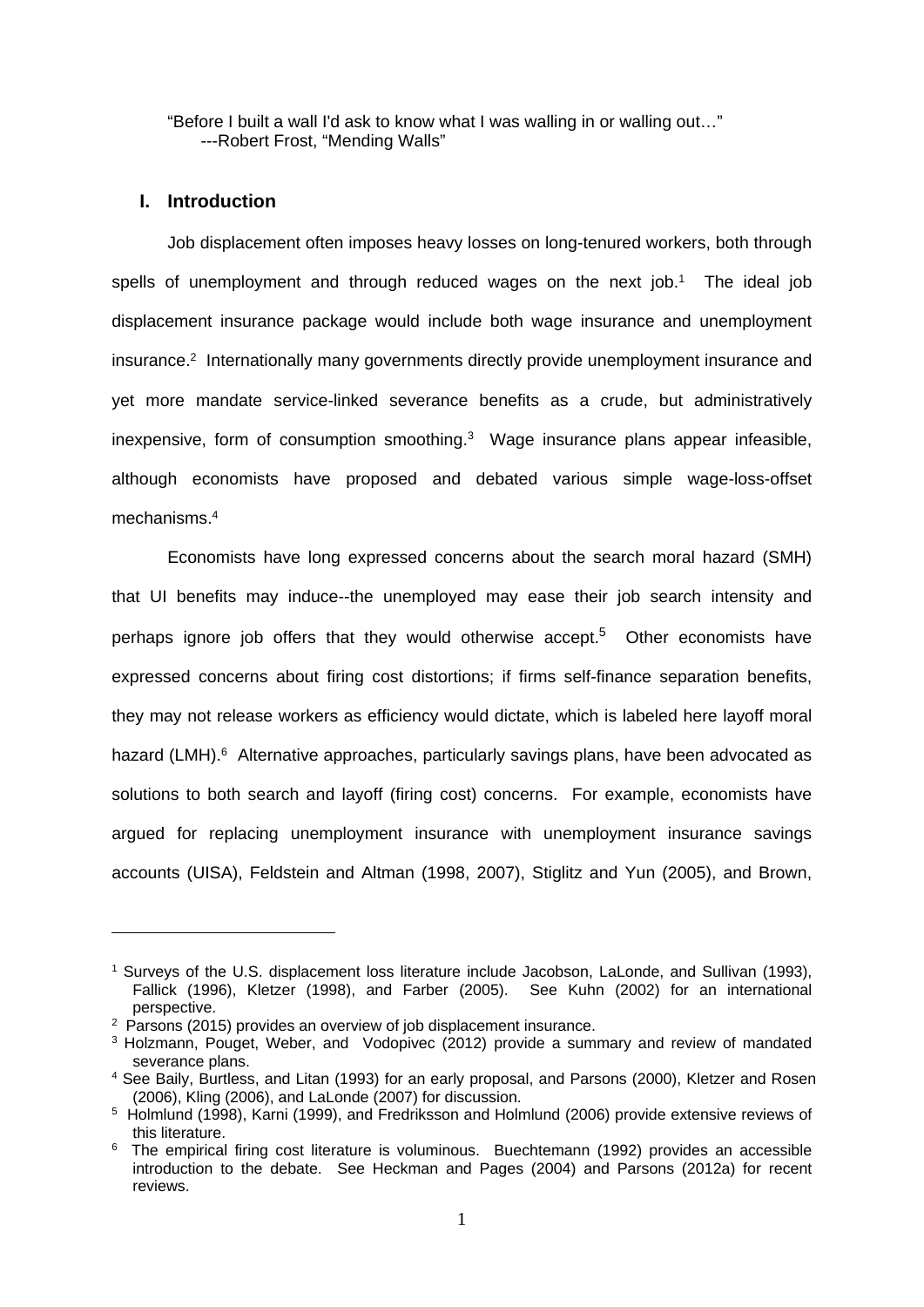Orszag, and Snower (2008). Lazear (1990) notes that bonding, which translates into a savings plan in a multiperiod model, Parsons (2012b), can eliminate the distortionary effects of mandated severance plans.

Other things equal, insurance is preferred to savings as a method of consumption smoothing in the face of large, low probability losses such as job displacement of longtenured workers, but other things may not be equal. Unemployment insurance savings accounts provide workers with ownership rights in their unemployment benefits and may alleviate search moral hazard. In a parallel fashion, separation (unemployment or severance) savings plans create no firing cost distortions (layoff moral hazard), even if financed by the firm.

The variety of existing and proposed separation policies makes it important to define carefully the policy alternatives, and the objective of this paper is the development of a classification scheme that provides some order to these choices. In the next section, a fourway classification of programs based on (1) the benefit payout scheme—fixed severance or unemployment-linked--and (2) the financing scheme—insurance or savings--is developed, and common moral hazard concerns in each case highlighted. The least familiar of the four types is severance savings accounts, perhaps because such plans are often mislabeled as unemployment insurance savings accounts; it is given individual attention in Section III.

A third policy dimension, the job separation events that trigger insurance benefit payouts ("benefit eligibility") and/or access to forced savings, is introduced in Section IV. Beyond the obvious--that it is important to know what events are "covered" by the consumption-smoothing instrument--the bundle of job separation events that trigger payouts has important implications for both consumption stability and moral hazard concerns. Indeed insurance plan performance converges on that of savings plans as the range of insured events and their likelihoods expand. The array of job separation triggers found in voluntary severance plans (U.S.) and mandated plans (much of the rest of the world) is then reviewed in Section V; insurance plans predominate, but severance savings plans are not unknown.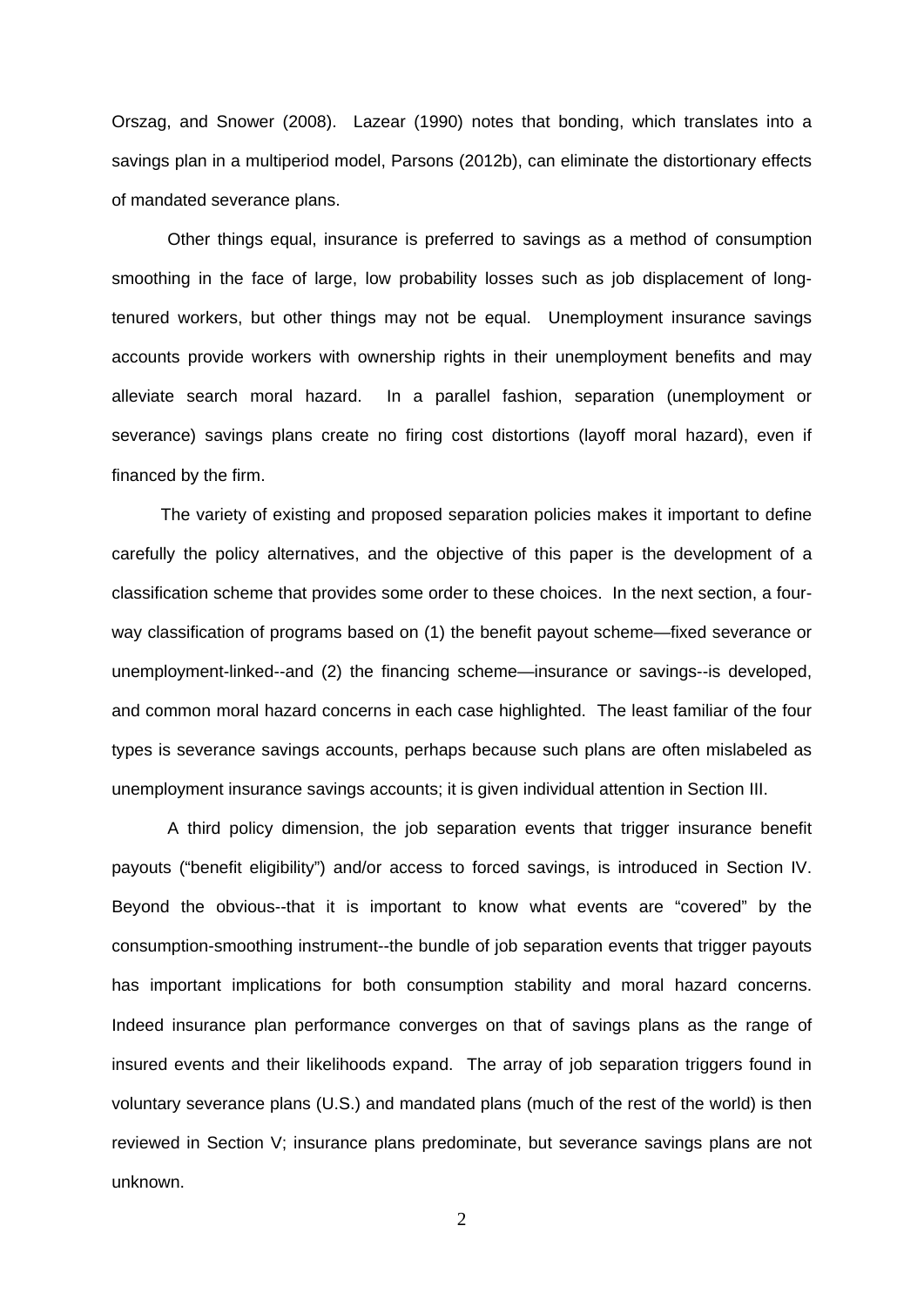Severance savings plans must specify fund-access events in most circumstances, ideally 100 percent of the time, not just at job displacement (permanent layoff); otherwise they would be insurance plans. Retirement is the most common of these alternative payout events, highlighting the close relationship between severance savings accounts and pensions. The roles of pensions as severance savings plans and of severance savings plans as pensions are developed in Section VI. The discussion concludes with consideration of forced savings plans that offer additional qualifying events for savings account access, including for example investments in human capital or the purchase of a house, Section VII. Examples are drawn from provident funds common in Southeast Asia and also from the U.S. 401(k) retirement savings program. A few principles underlying these choices are developed. Section VIII concludes.

### **II. A Four-way Typology of Benefit and Financing Types**

Separation plans can be usefully organized around the nature of the benefits offered and the schemes by which the benefits are financed. Two familiar dichotomies are (1) unemployment-linked vs. severance benefits, and (2) insurance vs. savings financing. Severance pay can be viewed, in part, as scheduled wage insurance, in part as scheduled unemployment insurance (partial if some unemployment-linked benefits are offered). The financing of benefits is a quite distinct policy decision.7

Four variants of separation consumption smoothing policies emerge from these two dichotomies:

|                            |            | <b>FINANCING INSTRUMENT</b> |                |
|----------------------------|------------|-----------------------------|----------------|
|                            |            | <b>INSURANCE</b>            | <b>SAVINGS</b> |
|                            |            |                             |                |
| <b>UNEMPLOYMENT LINKED</b> | <b>YES</b> |                             | UISA           |
| <b>BENEFITS</b>            | NΟ         | SFV                         | <b>SEVSA</b>   |

<sup>7</sup> Because most European systems combine government operated unemployment insurance benefits with mandated, firm-financed severance benefits, it is easy to confuse benefit type with funding source, as in Blanchard and Tirole (2008).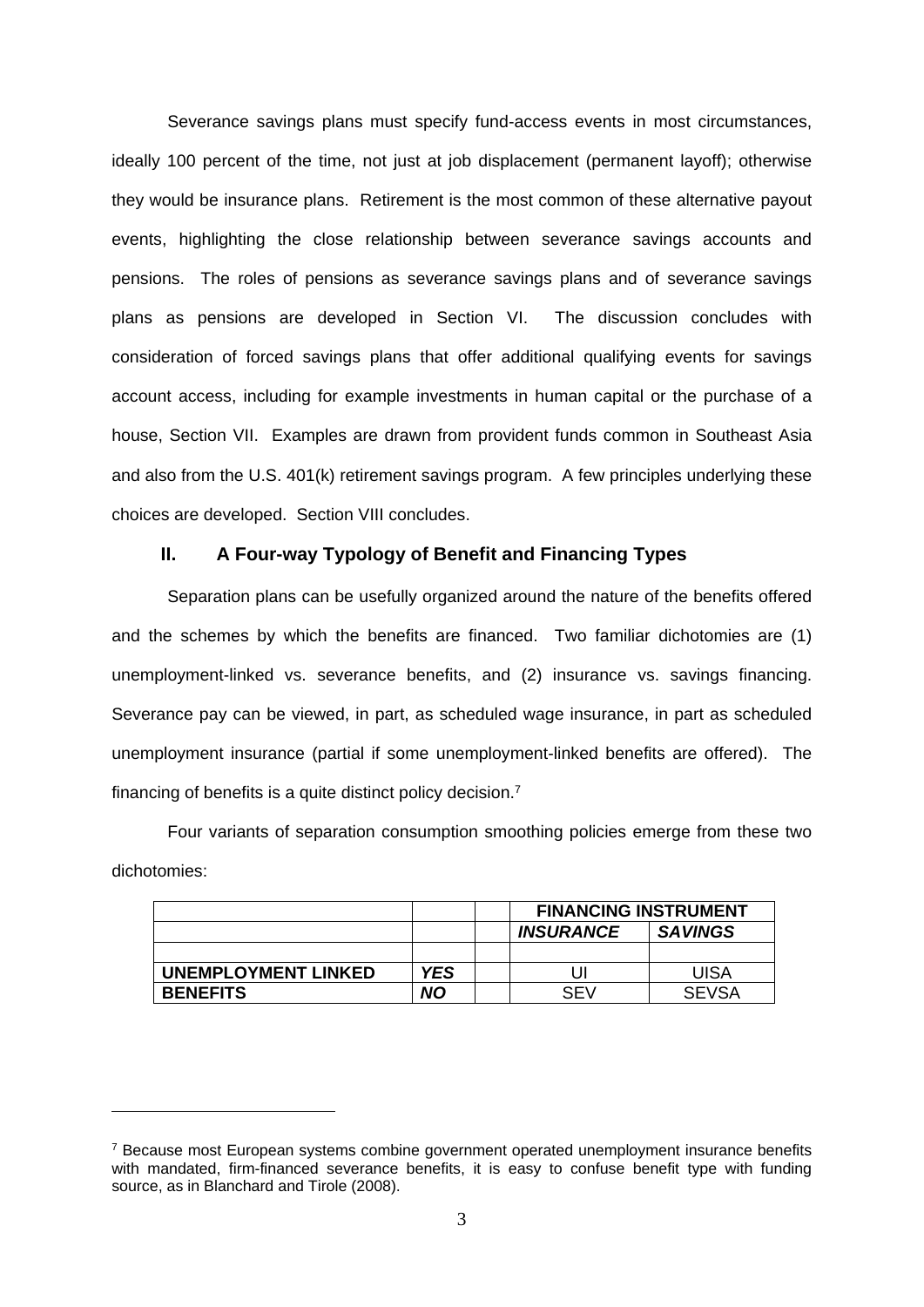Defining each more carefully, we have:

1

**Insurance**. Benefits payouts conditional on the realization of a specified stochastic event**:** 

**Unemployment insurance (UI)**. Payments that are conditional on both job separation and unemployment experience. These are typically periodic payments, presumably coincident with the unfolding unemployment.

**Severance pay (insurance) plan (SEV)**. Separation payments that are conditional only on job separation. These are fixed in value at separation, but may be paid in a lump sum or as periodic payments.

**Savings accounts.**<sup>8</sup> These involve contributions to a worker asset account that can be disbursed to the worker under a variety of conditions; common restrictions include the following two types of funds:

**Unemployment insurance savings accounts (UISA)**. Savings plans with access to funds contingent on unemployment or, at end of worklife, retirement. Access would presumably be periodic, coincident with the unfolding unemployment.

**Severance savings accounts (SEVSA)**. Savings plans with access to funds contingent on job separation (with or without unemployment) or, at end of worklife, retirement.

Of these four categories, the best known is unemployment insurance, with benefits paid out

to separated workers who suffer unemployment spells. A difficulty that administrators face,

even in highly developed countries, is that unemployment is an outcome of decisions by

workers on search intensity and on wage offer acceptance. These decisions may change

with insurance (search moral hazard). A commonly advocated policy that would eliminate

the search moral hazard problem is unemployment insurance savings accounts (UISA), with

workers permitted to withdraw resources as their unemployment spells lengthen. Rational,

non-credit-constrained workers would have no artificial incentive to reduce search activity

nor ignore job offers, because the money is theirs whether they remain unemployed or not.<sup>9</sup>

Alternatively one could eschew the possibility of loss-related benefits and offer a lump sum at job separation, corresponding perhaps to the average unemployment and earnings losses suffered by a displaced worker—that is severance (insurance) pay. A negative aspect of this approach is that benefits are only crudely linked to earnings losses,

<sup>&</sup>lt;sup>8</sup> These savings accounts may be notional or fully funded, perhaps even held by the government or financial institutions.

<sup>&</sup>lt;sup>9</sup> One problematic aspect of this solution is that this argument has force only if workers are rational and not credit constrained. These conditions raise questions about the reasons savings are forced in the first place.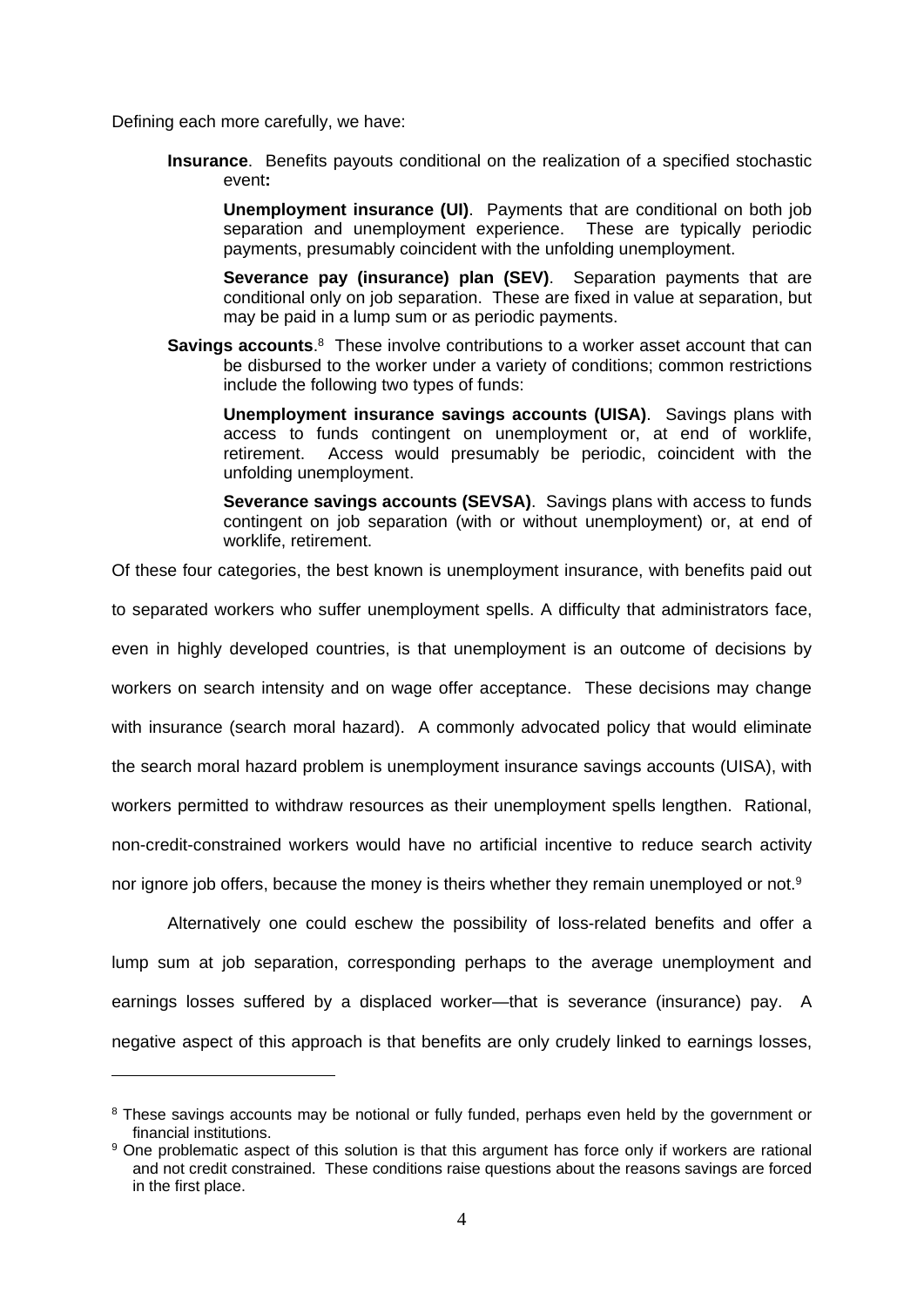with those fortunate enough to find their next job quickly, perhaps immediately, overcompensated for their earnings losses, while those who linger in unemployment are undercompensated. Because benefits do not increase if workers linger in unemployment status, no search moral hazard concerns arise.

The least familiar of the four categories is severance savings plans, although these are much more common than unemployment insurance savings accounts, a fact that is disguised by a confusion in terminology.

#### **III. When is a UISA Plan Not a UISA Plan?**

The answer is "usually," or more specifically, "when it is a severance savings account (SEVSA)."

In UISA plans, the worker's right to access resources from his savings account is linked to the length of the unemployment spell. Indeed theorists have focused on one particular question--whether a typical string of unemployment spells will drain the worker's savings account and leave the worker with a negative balance at retirement. Few planners can imagine billing such workers for balance due, which leaves a hole in the savings optimality argument. If an unemployed worker can expect that he/she will run a deficit at retirement that will not be repaid, then moral hazard problems are unaffected by the transition to a savings account. Negative savings at retirement are projected to be relatively uncommon, Feldstein and Altman (1998, 2007), Vodopivec (2010), and Hopenhayn and Hatchondo (2012).<sup>10</sup>

This empirical prediction is irrelevant in existing "UISA" plans, which are almost always severance savings plans, not UISA plans. Withdrawal privileges are triggered by permanent job displacement and the extent of access does not vary with the worker's unemployment experience. For example, Ferrar and Riddell (2012) review a large number

<sup>&</sup>lt;sup>10</sup> See also Stiglitz and Yun (2005) and Brown, Orszag, and Snower (2008) for excellent recent discussions.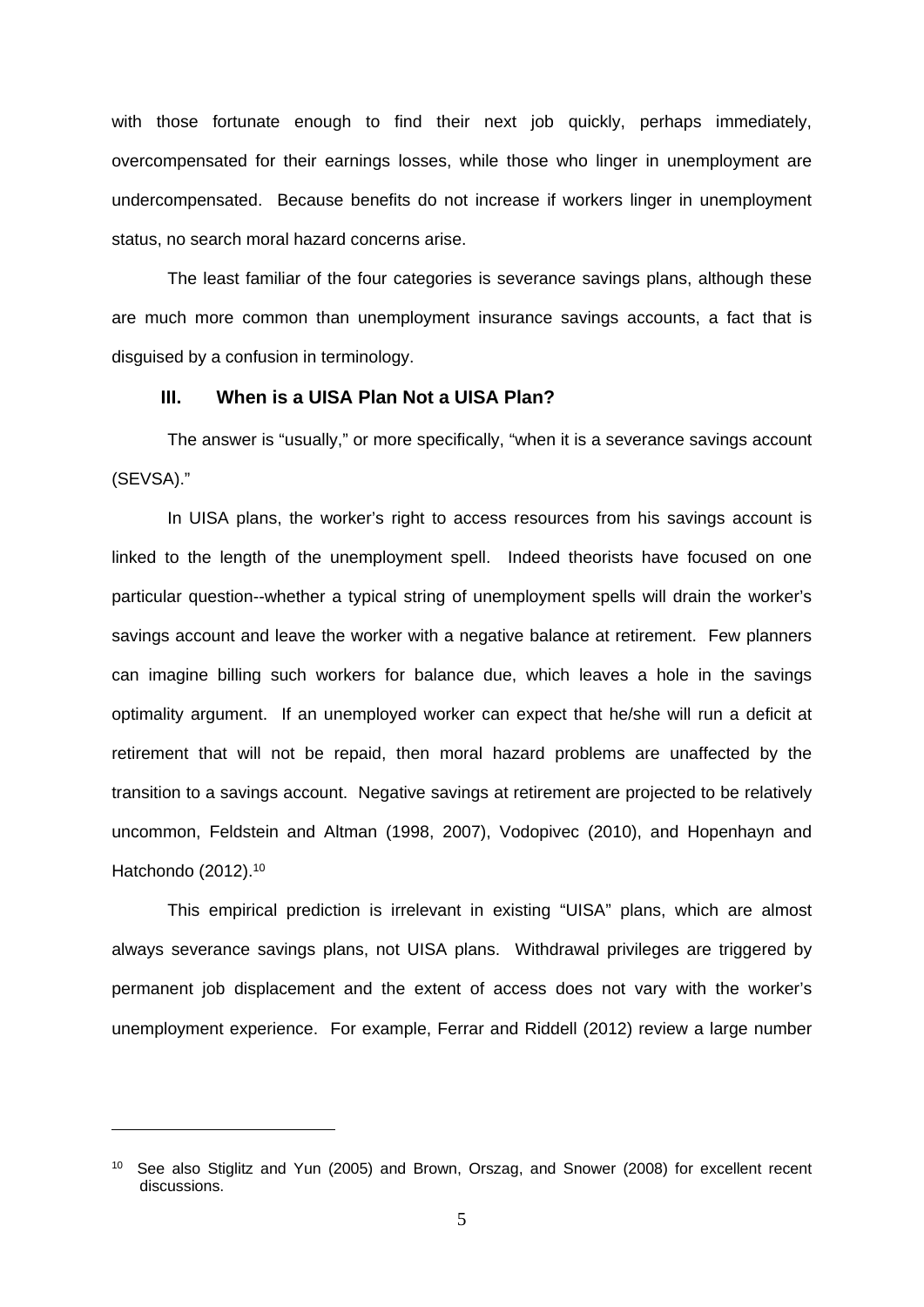of Latin American "UISAs." None are in fact UISAs.<sup>11</sup> Of eight countries with apparent UISAs, six simply permit the worker to access the "balance on separation": Argentina, Brazil, Columbia, Panama, Peru, and Venezuela (Table 7.1, pp. 216-217). Two others place tighter, but still fixed sum, limits on withdrawal at separation. Chile permits withdrawals of one month of wages per year of service up to five months, while Ecuador permits withdrawals of three times average monthly wages in the previous year. These are clearly severance savings plans, not UISAs. Indeed Brazil, Columbia, Panama, and Peru permit borrowing against the funds for housing and sometimes health expenses, and might better be labeled provident funds, discussed further below, Section VII. By introducing severance savings plans to compensate for unemployment losses, these governments have "solved" the UI search moral hazard threat twice: (i) payment is fixed sum rather than conditioned on unemployment, and (ii) payments are financed through savings rather than insurance.

Even if separated workers can clear their accounts each time they are separated, they will not reach retirement with a negative balance. Conversely, the ability to access savings at each separation, independent of unemployment status, raises the concern that multiple bouts of job separation, with or without unemployment, will find the displaced worker with few account resources at retirement.

#### **IV. A Third Policy Dimension: Benefit Eligibility Events**

1

A third policy dimension is fundamental to the adequacy of job displacement "insurance' as well as its moral hazard consequences, namely the range of separation events that triggers insurance benefit payouts or access to forced savings. The nature of the resource access is different in the two cases, with insurance events inducing a benefit payout and the forced savings plan permitting, but not requiring, withdrawal. The forced savings aspect of the savings plans suggests that the practical difference between the two may be slight. Unless we are exclusively discussing savings programs, we will casually label both benefit eligibility events.

<sup>&</sup>lt;sup>11</sup> Ferrar and Riddell were not interested in the definitional issue and did not note the casual use of the UISA label.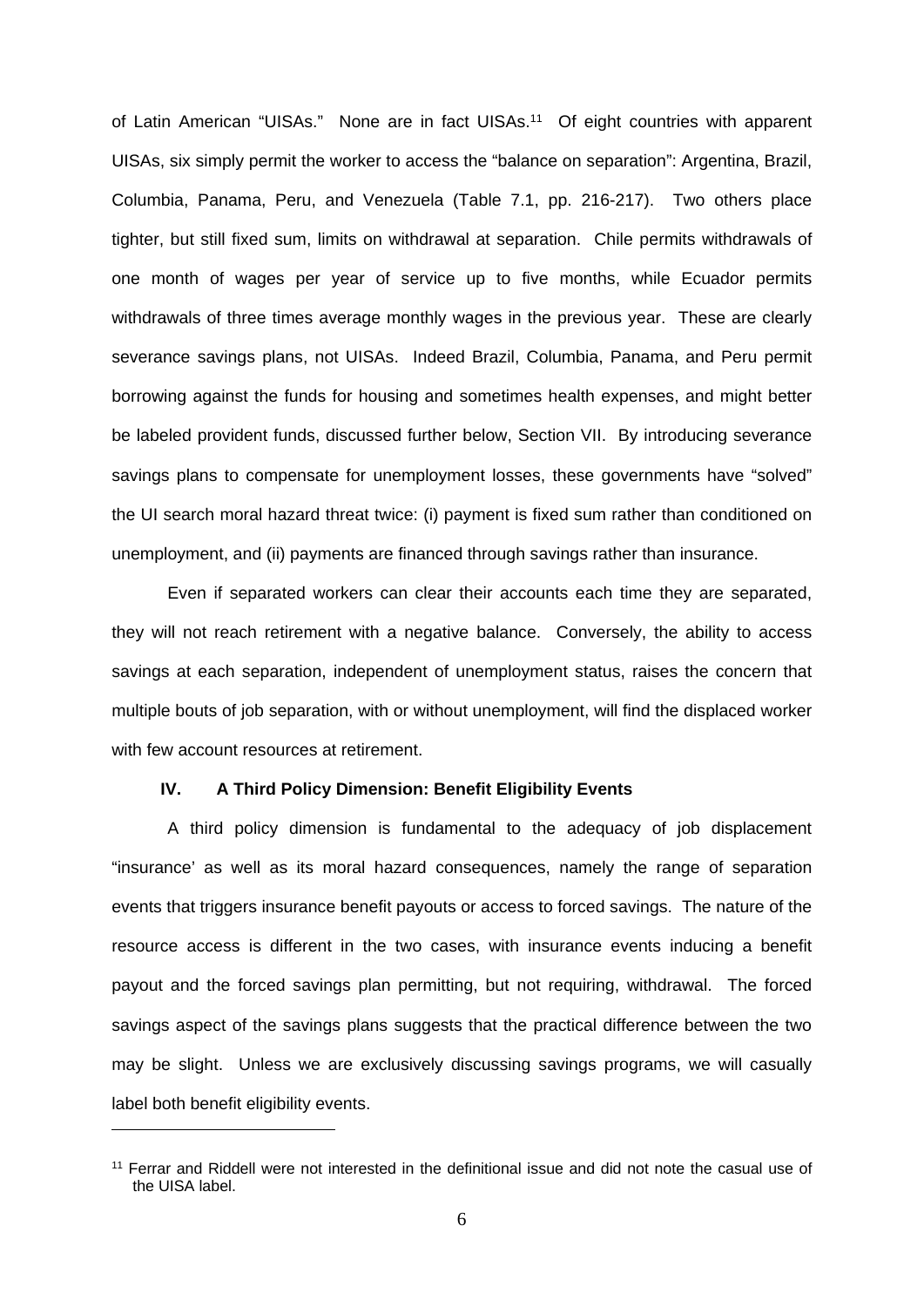As I argue elsewhere, Parsons (2012b), the fundamental nature of the program, even whether it is an insurance plan or a savings plan, depends on the range of separations that trigger benefit payouts and the likelihood of each. A multi-period severance insurance plan that pays out benefits across all separation eligibility events is a savings plan. There must be some uncovered event with positive probability of occurrence for the plan to be insurance in any meaningful sense.

There are a variety of reasons a worker may separate from a job, with quite distinct consequences for earnings losses and presumably insurance,<sup>12</sup>

- (i) **Quit** (employee-initiated job separation);
- (ii) **Layoff** (employer-initiated job separation without cause);
- (iii) **Discharge without prejudice** (employer-initiated job separation with cause for unaggressive behavior), and
- (iv) **Discharges with prejudice** (employer-initiated job separation with cause for aggressive behavior), and
- (v) **Other**, including most prominently retirement.

This is essentially the U.S. Bureau of Labor typology extended to account for a distinction often important in severance and unemployment insurance plans, that between discharges for poor performance and discharges for aggressive behavior. A discharge without prejudice refers to the release of a worker who is unable to perform his/her job adequately, but not for lack of effort--perhaps just "no longer right for the job." The classic example of a discharge with prejudice is insubordination. Employee-initiated and employer-initiated separations are often referred to as voluntary and involuntary respectively (from the perspective of the worker). Quits are voluntary separations while layoffs refer to involuntary separations due to economic circumstances rather than worker performance.

The logic that lay behind the range of job separation events that triggers insurance support is plain enough, and involves (i) the magnitude of the worker's earning losses, and (ii) the firm's judgment on whether covering those worker losses is useful to the firm. Focusing on insurance plans, the ideal payout would be a direct function of the worker's

<sup>12</sup> BLS current definitions can be found at: http://www.bls.gov/bls/glossary.htm.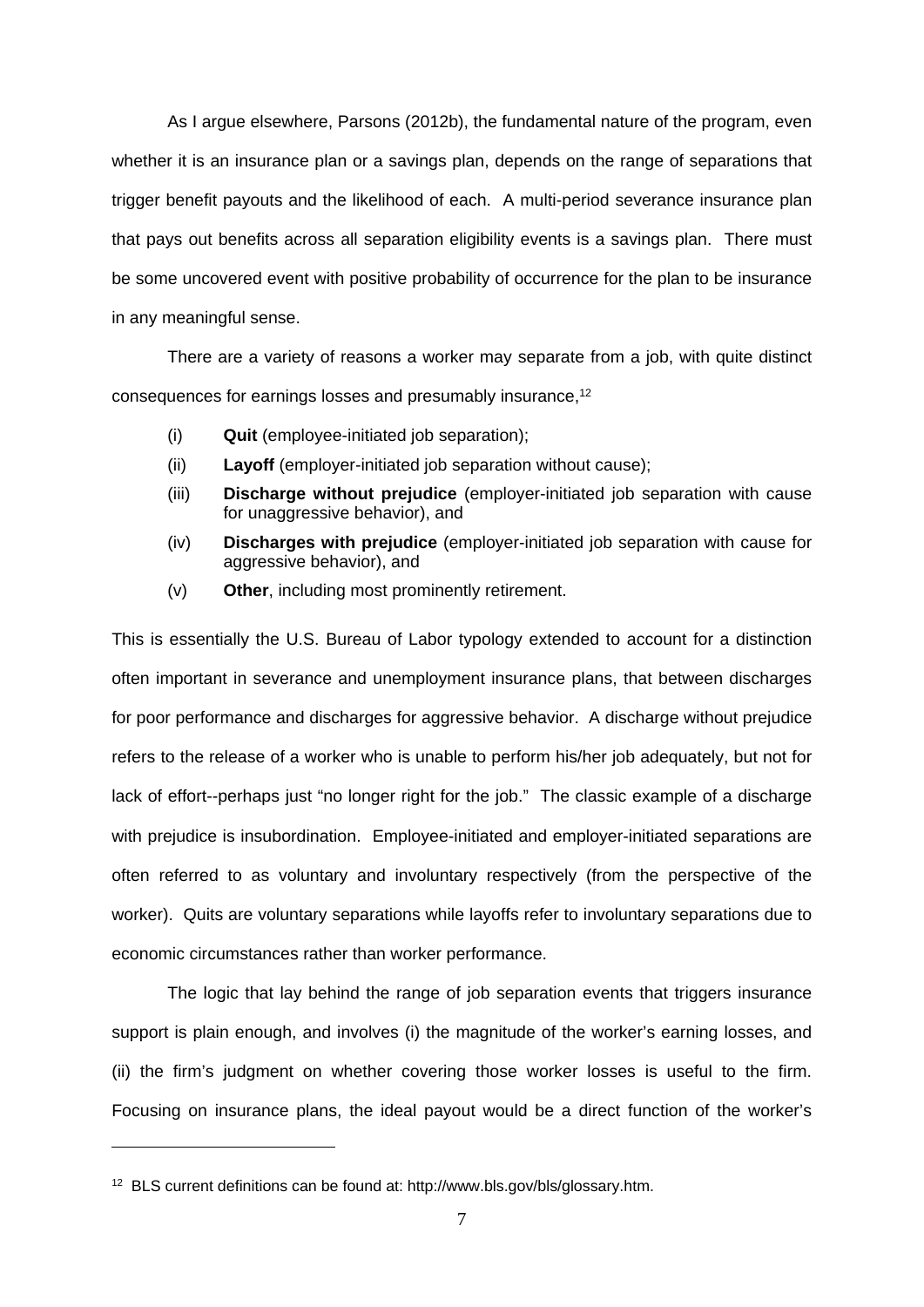earnings losses. The earnings losses from job displacement, essentially permanent layoffs, have been much studied and are on average quite large for long-tenured workers.<sup>13</sup> That workers might demand protection from such losses is certainly reasonable. Voluntary quits arise for a number of reasons, including changing family responsibilities, but, if economically motivated, are likely to involve no spells of unemployment and wage gains on the next job. A large number of job quitters have their next job lined up at the time of job separation, Parsons (1991). Benefits for voluntary separations or quits are plausibly non-positive, or zero if one cannot tax wage gainers.

Of course, a job separation involves the interaction of employers and employees and their disparate objectives--supply considerations as well as demand. Discharges or involuntary separations with cause often involve large earnings losses to the worker, but employers are reluctant to support such discharges. Gray areas exist, however. Workers discharged for gross insubordination are virtually never rewarded at discharge, while those simply unable to do the work, whether through changing work requirements or physical impairment, often qualify for support. Government supported UI programs often make the same distinction.

Recent reforms in Austria nicely capture aspects of the decision to include or exclude specific job separations in severance plans. The payouts from severance insurance plans are potentially large, especially among long-service workers, because severance benefits schedules typically mimic expected earnings losses and increase with length of service.<sup>14</sup> These potential benefits have option value that is lost if, for example, the worker voluntarily

<sup>&</sup>lt;sup>13</sup> See Parsons (2015). Severance plans recognize the differences in earnings losses by tenure or years of service, often determining benefits by an algorithm that specifies benefits as a number of weeks of pay per year of service. Unemployment compensation benefits do not generally have this feature, though the maximum duration of benefits per unemployment spell may be extended for older workers.

<sup>&</sup>lt;sup>14</sup> A typical severance benefit schedule might for example offer a given number of weeks of pay for each year of service, and can be quite substantial as are the expected earnings losses for workers with say 20 or 30 years of service..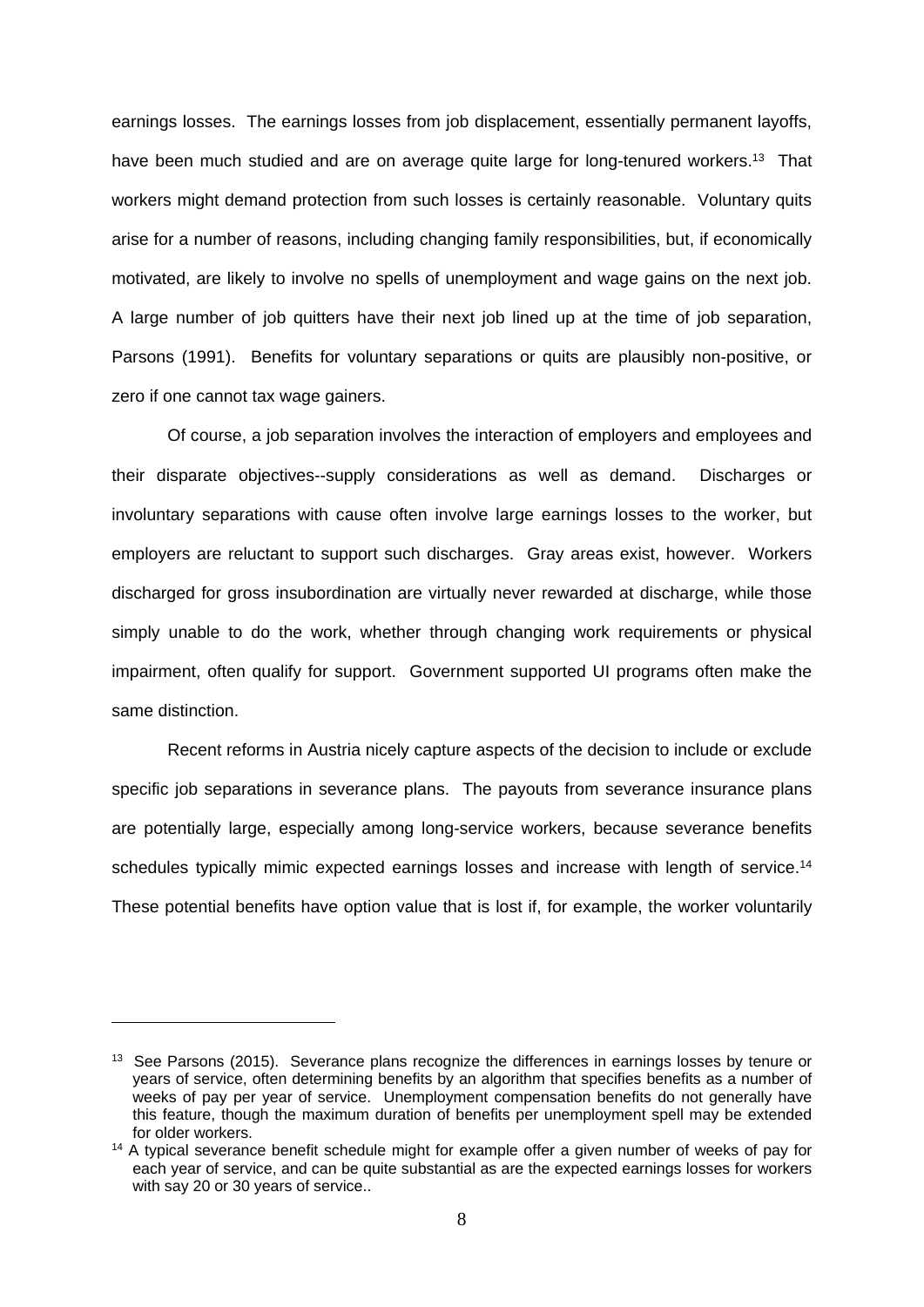leaves the firm, and perhaps starts elsewhere as a low service, low severance worker. This issue led to "reform" of the Austrian severance pay system in the early 2000s.<sup>15</sup>

As Hofer, Shuh, and Walch (2012, p.177) note, "In 2002, Austria reformed its employment protection legislation (EPL) regulation. The reform replaced a conventional severance payment systems with a system of individual savings accounts." Prior to the reform, Austrian employers were required to pay out benefits upon separation initiated by the employer or by agreement between the employer and the worker, Koman, Schuh, and Weber (2005). The reform changed the program from an insurance program to a savings program:

[the] employee can choose between receiving her severance payment from the central funds at once, or saving her entitlement towards a future pension. The amount will not be paid out if the employee gives notice herself…[although] the acquired claim…remains (Koman, Schuh, and Weber (2005, p.258).

The post-reform plan is perhaps best described as a severance/retirement savings account, because the worker can withdraw the money only upon involuntary separation and otherwise must wait until retirement.

One reason given for the reform was the complaints from trade unions that workers were (inefficiently) induced to forego attractive alternative jobs because they would otherwise have to forego potentially large severance payments should they be laid off in future periods. This might be labeled quit moral hazard (QMH). The expected value of the severance pay promise would presumably be the expected benefits weighted by the likelihood that the worker would be laid off involuntarily in the future and receive severance. The importance of this effect is unclear theoretically, although Hofer, Shuh, and Walch (2012) find little evidence of change in quit behavior following reform.

For savings plans, the policy issue is to determine the events that allow the worker access to the accumulated account. Following the same logic as insurance, the simplest severance "savings" plan may include only permanent layoffs as a qualifying event for early

<sup>&</sup>lt;sup>15</sup> Note that both pre- and post-reform plans are pure severance plans, unaffected by unemployment experience following separation.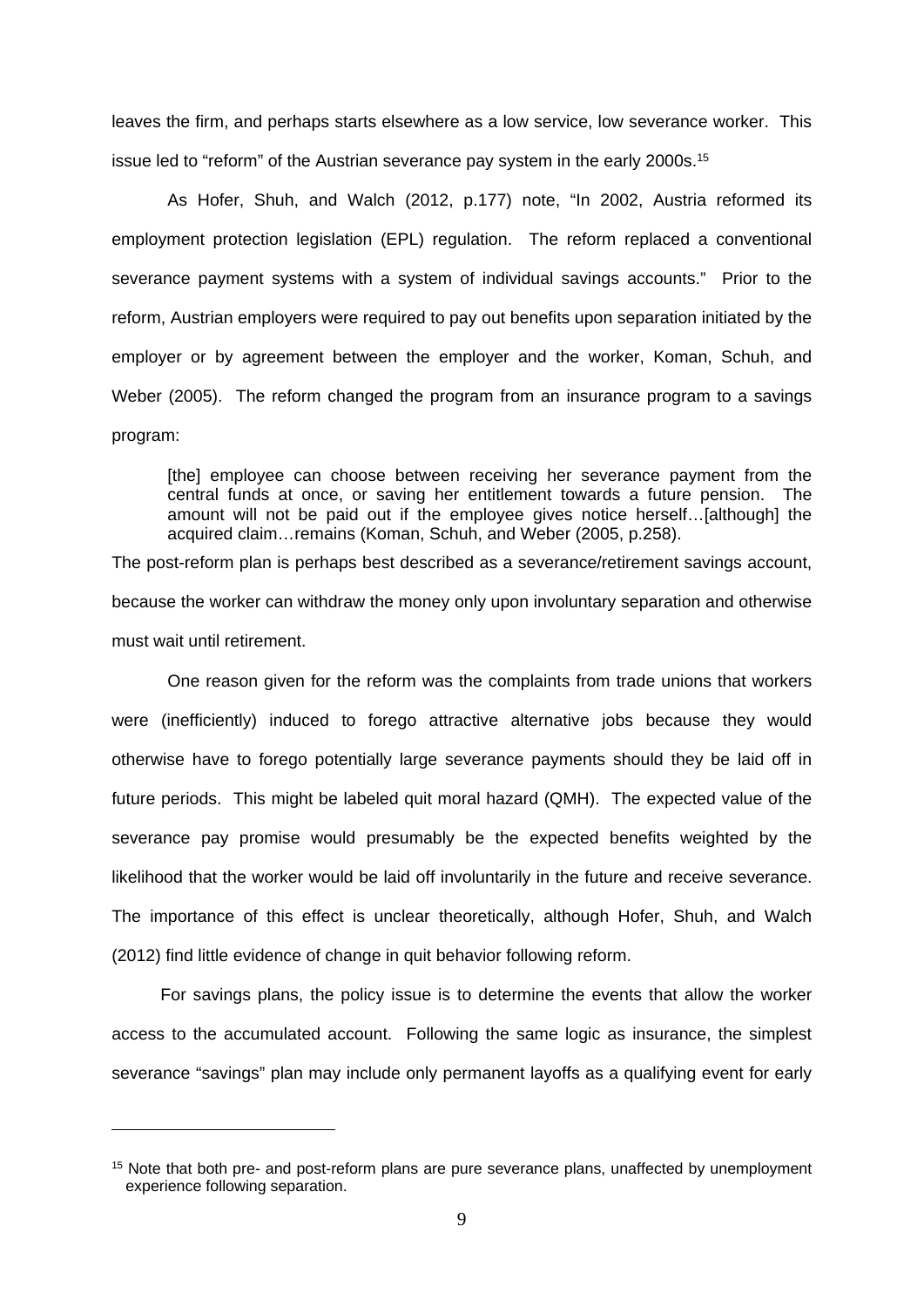release of accumulated savings, although it is also necessary to specify the conditions under which the resources become available if the worker is not permanently laid off. The Austrian post-reform model is an obvious model—the worker is permitted access to the funds following involuntary separation, but otherwise must wait until retirement.16

#### **V. Separation Benefit Eligibility Events: The U.S. and Abroad**

Government unemployment support programs are largely insurance plans, with a few being severance savings plans. Voluntary severance plans are common in the United States and government mandated ones in much of the rest of the world, Parsons (2013), and it is natural to ask whether these are insurance plans or savings plans, the latter being free of firing cost or layoff moral hazard concerns.

**United States**. Unemployment insurance benefits in the United States are supplied through the States subject to Federal regulations, and structural details vary, though major features are common. The plans are true unemployment insurance plans, with benefits paid out only for the duration of the unemployment spell (up to a maximum number of weeks). Benefits are typically limited to involuntary separations without prejudice to the worker, although there is considerable dispute over the gray area between voluntary separations and quits induced by employer behaviors that creates an intolerable workplace.

 Severance pay plans in the United States are privately supplied, largely through the employer, but also through labor unions as part of collective bargaining agreements.17 As market-determined financial instruments, severance plans in the U.S. take on a bewildering variety of forms. Characterizing the structure of severance contracts is difficult because the usual government sources, for example the Bureau of Labor Statistics, provide little information on severance pay structure in the United States. A series of large scale surveys conducted by the National Industrial Conference Board provide abundant information on

 $16$  For a worker with a high time discount rate, the pre and post reform plans may seem similar.

 $17$  For a history of the emergence and growth of private severance pay plans in the United States, see Parsons (2005a,2005b). Freedman (1978) provides some history of collectively bargained severance and SUB contracts. For the genesis of severance pay worldwide, see Holzmann, Pouget, Weber, and Vodopivec. (2012).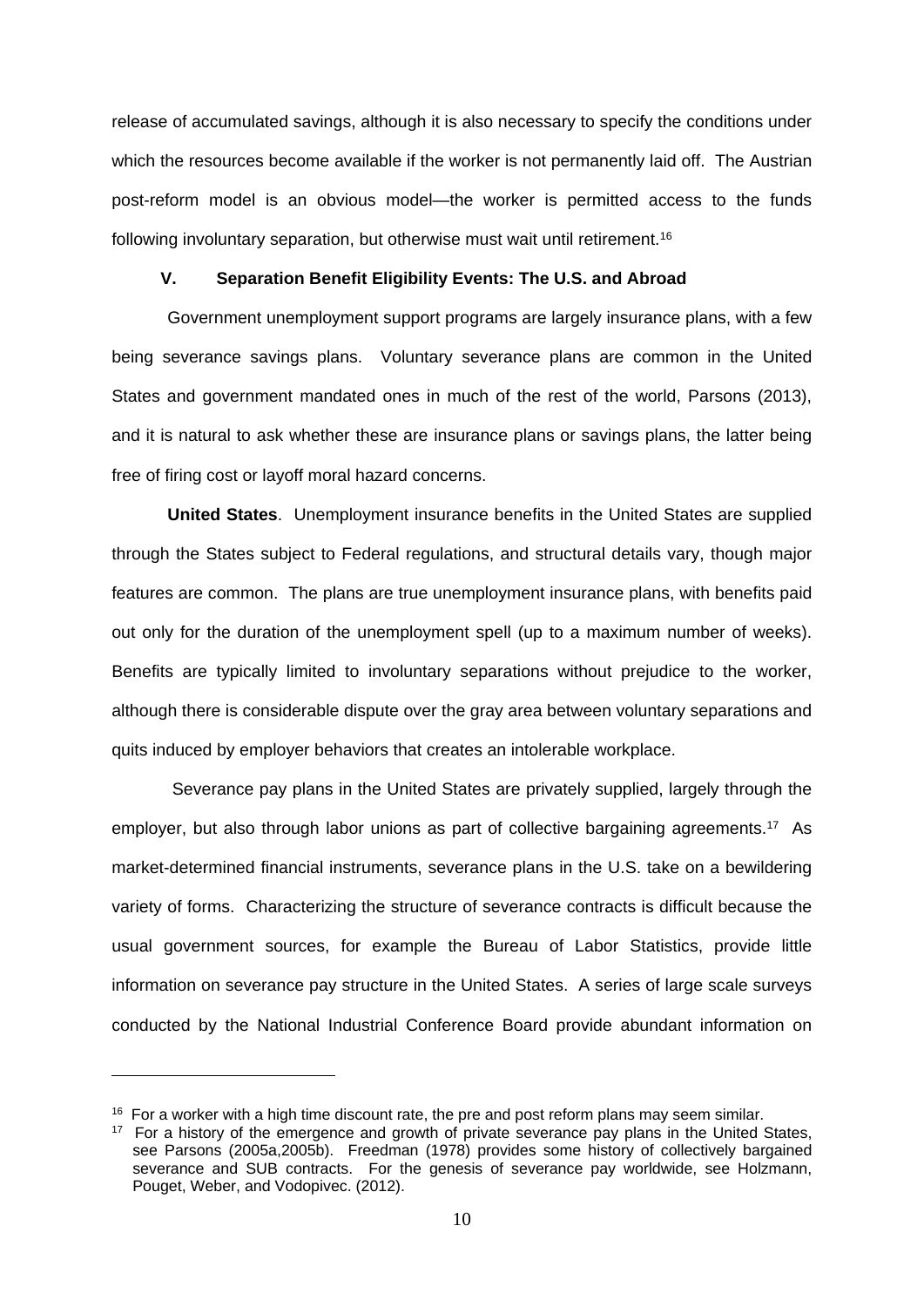severance pay design prior to 1980, Parsons (2005a, 2005b), but to explore later developments we must rely on surveys conducted by private consulting firms, which tend to focus on compensation packages for upper level management workers.

The list of separation qualifying events has varied over time. The earliest formal plans, introduced on a large scale in the United States early in the Depression, were limited in scope, Hawkins (1940). Benefit status normally required that workers be involuntarily and permanently separated from the firm without prejudice to the worker, although small, notice plans were often associated with benign inefficiencies:

In forty-five of the sixty-six concerns [offering graduated plans] compensation is given only for permanent dismissal, while in the remainder it is granted for extended layoffs as well… Although many plans were originally adopted to facilitate necessary reductions in personnel, their scope has extended in a number of cases to include discharges for inefficiency, in order to eliminate individual misfits who might otherwise remain on the payroll for years. NICB [Brower] (1937, p.6)

In the terminology of the last section, benefit qualifying events included (permanent) layoff

and, later, discharge without prejudice. Less commonly, severance plans were used to

compensate workers for other reasonable separations; for example approximately 10% of

the 66 companies paid severance to those separated for physical incapacity, and some used

the plans as a crude form of retirement pension.

An NICB survey conducted twenty years later (1953) revealed a substantial

expansion in the scope of qualifying events for benefits. Eligibility, as earlier, emphasized

involuntary permanent separations initiated by the company:

All the plans provide severance pay for causes that might be considered beyond the individual's control. Among such reasons are elimination of the job, consolidation of departments, mergers, abandonment of plants, technological changes, and declining business activity. Thirty-two of the 103 plans analyzed, or about a third, grant severance pay only for such unavoidable layoffs. NICB [Forde and Brower] (1954, p.9)

However, the ancillary uses of severance pay to insure other involuntary events had expanded. "Forty plans, or nearly 40% of the total, grant severance pay for terminations due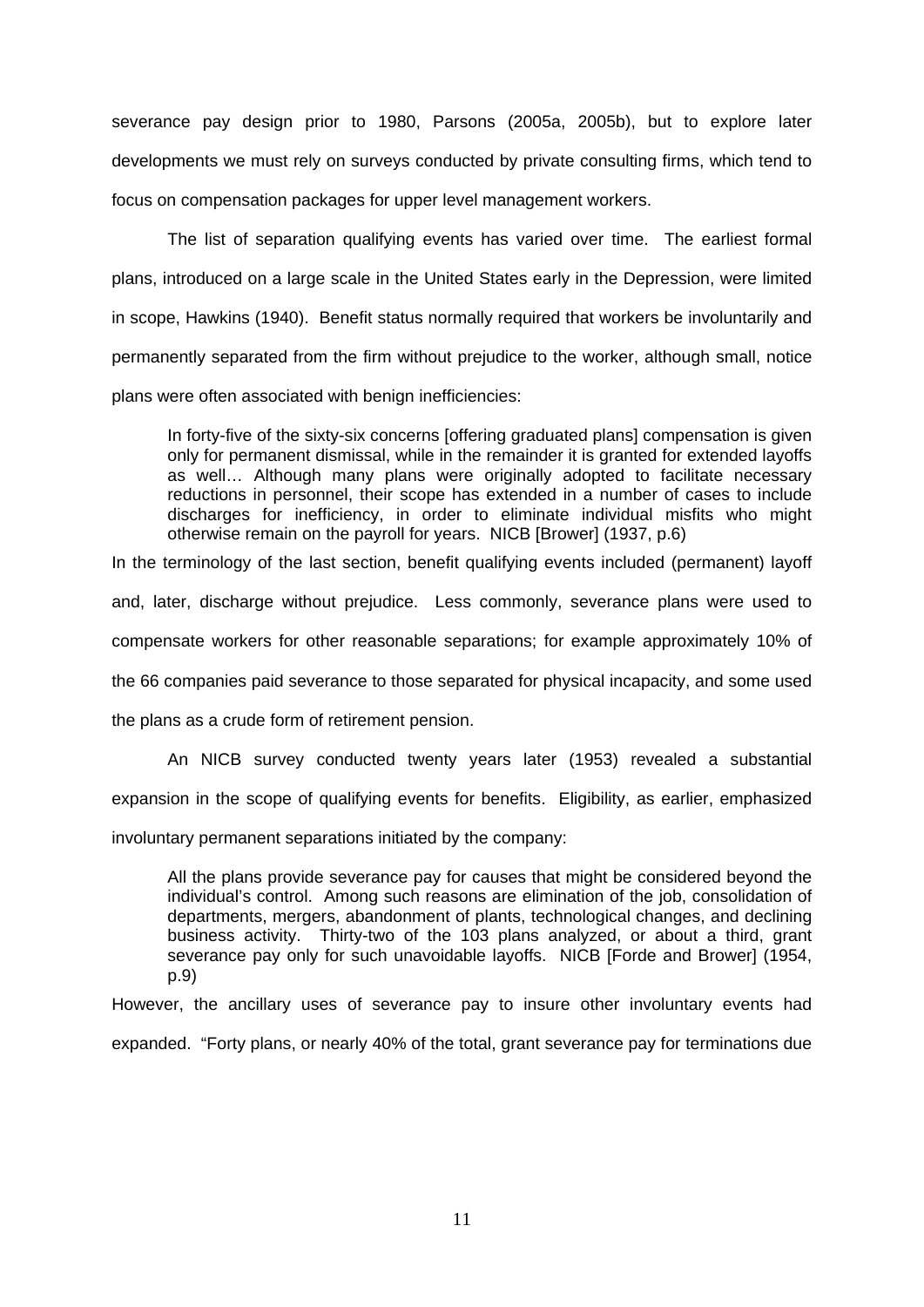to disability....Only about one in ten plans in the 1942 survey included this as a reason." <sup>18</sup> NICB [Forde and Brower] (1954, p.9) Negotiated union plans frequently did not require a specific departure event to make the individual eligible for severance--nineteen plans, primarily union-negotiated, even covered separation "for cause."

A Right Associates survey conducted in 1990, Right (1990) suggests that the range of qualifying events for severance benefits had again narrowed. Respondents (employers) with severance plans were asked if benefit eligibility is conditioned on one or more of the following qualifying events: reduction in force, elimination of position, discharge for performance, discharge for cause, discharge for disability, voluntary resignation, retirement with pension, and retirement without pension. The frequency of each is illustrated in Figure 1A. The primary qualifying events are reduction in force and elimination of position, each of which is covered in essentially all plans. In approximately 40 percent of the plans, discharge for performance is covered; this separation category include workers making a good faith effort to do a job, but not succeeding at it, which could be viewed as an insurable event, one for which the employer is responsible. Conversely voluntary separations and discharges for cause are rarely covered.19 Note also the absence of payments to retirees; U.S. plans are displacement insurance plans, not savings or provident funds.

#### <figure 1>

Holzmann, Pouget, Weber, and Vodopivec (2012) recently conducted a survey of severance plans worldwide.<sup>20</sup> Job separation packages vary widely across economies, as one would expect from the evolution of separation events covered in U.S. voluntary systems, and with a similar logic.<sup>21</sup> The administrative convenience of severance pay—the

<u>.</u>

<sup>&</sup>lt;sup>18</sup> About 80% of the cooperating companies with retirement benefit plans do not give severance pay to employees whose services are terminated by retirement, except under certain circumstances." NICB [Forde and Brower] (1954, p.25)

<sup>&</sup>lt;sup>19</sup> Eligibility rules in union contracts are apparently much more relaxed, with voluntary departures frequently covered. NICB [Forde and Brower] 1954, pp. 9-10. Voluntary turnover in major unions at the time was of course unusual.

<sup>&</sup>lt;sup>20</sup> Michael Weber kindly supplied an excel file of the key table, Annex 2.

 $21$  Holzmann et al (2012) provide a detailed empirical account of variations in the size and composition of separation packages world-wide.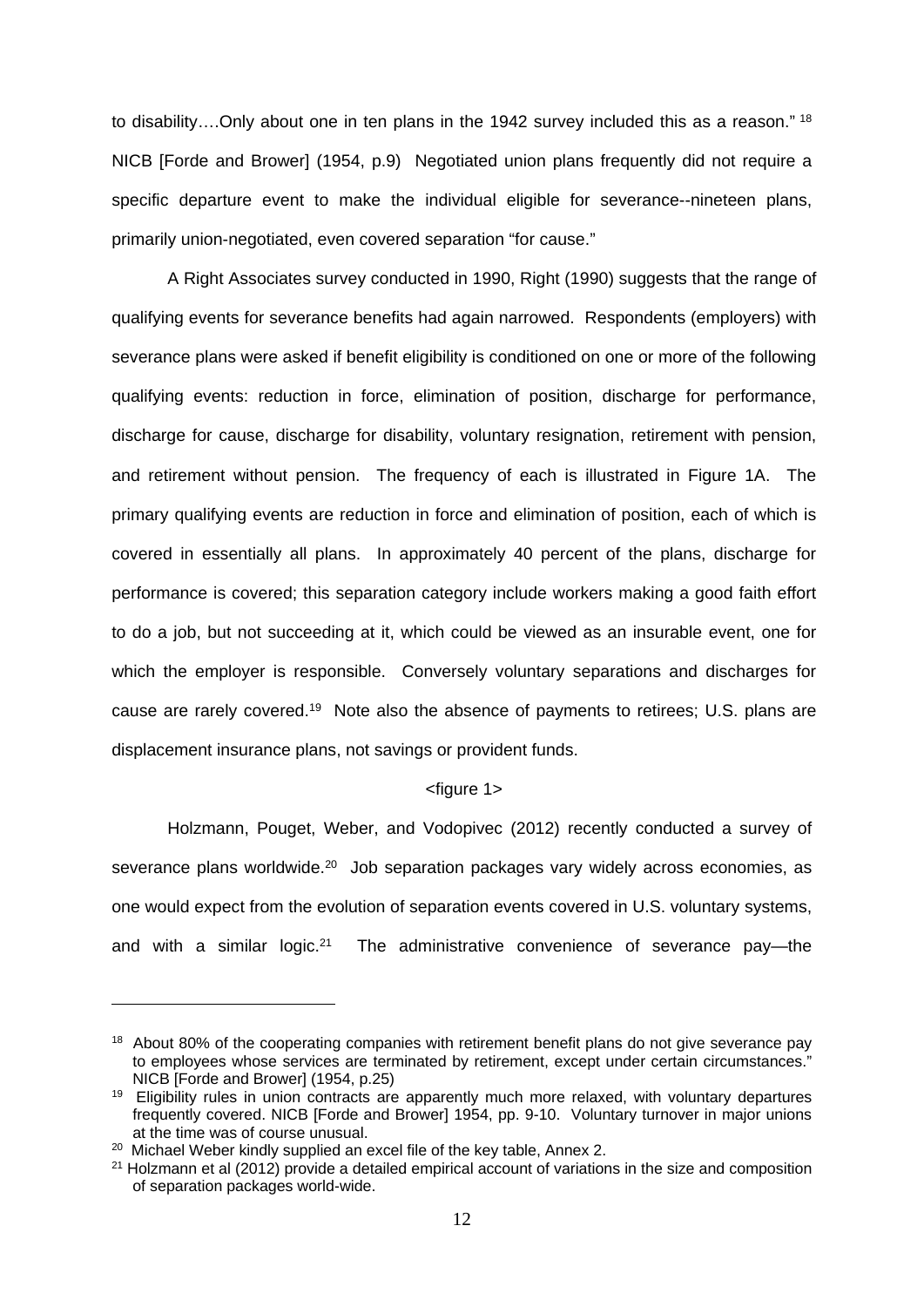government need only mandate that private employers provide the instrument--makes it especially popular.<sup>22</sup> In a sample of 149 countries with a million or more inhabitants, 130 (87%) had some form of mandated severance pay, including 27 that had both statutory severance and collectively bargained severance pay in a "significant manner," Holzmann et al (2012, Annex B).<sup>23</sup> Another 13 (9%) had only significant collective bargaining severance.<sup>24</sup> Only six (4%) had neither.

Unemployment insurance is more difficult to provide, and, not surprisingly, much less common. Of the 130 countries in the sample with statutory severance pay, only 61 (47%) provided unemployment insurance, 69 did not. Another 8 (6%) with statutory severance pay offered means-tested unemployment assistance. Of the 13 countries with only collectively bargained severance, 11 countries provided unemployment insurance and another unemployment assistance. None of the six countries that had neither statutory nor collectively bargained severance (the Democratic Republic of the Congo, Iraq, Haiti, Lebanon, Gambia, and Timor-Leste) provided unemployment insurance.

The various combinations of unemployment insurance/assistance and mandated severance pay are not random, but are closely linked to country income and presumably government competencies. GDP per capita in the six countries that had neither mandated severance or some form of unemployment insurance was \$1,999. Of the 69 countries that had only mandated severance pay and no unemployment insurance, average GDP per capita was only \$5,810. Of the 61 countries with both mandated severance and some form of unemployment benefit, the average GDP per capita (in 2009 U.S. dollars) was \$14,418.

Unemployment insurance plans target workers who involuntarily separated from the firm without prejudice or were discharged without cause, but may cover workers who voluntarily leave the firm after a penalty period of zero benefits, and sometimes even workers

 $22$  Severance pay has its own potential limitations, the firing cost problem, discussed in Section 7 below.

<sup>&</sup>lt;sup>23</sup> Author's calculation from Holzmann et al (2012, Annex B).

 $24$  This group includes the U.S., where collective bargaining agreements do often include severance pay provisions, Pita (1996), but where collective bargaining is limited. Voluntary plans are however prevalent.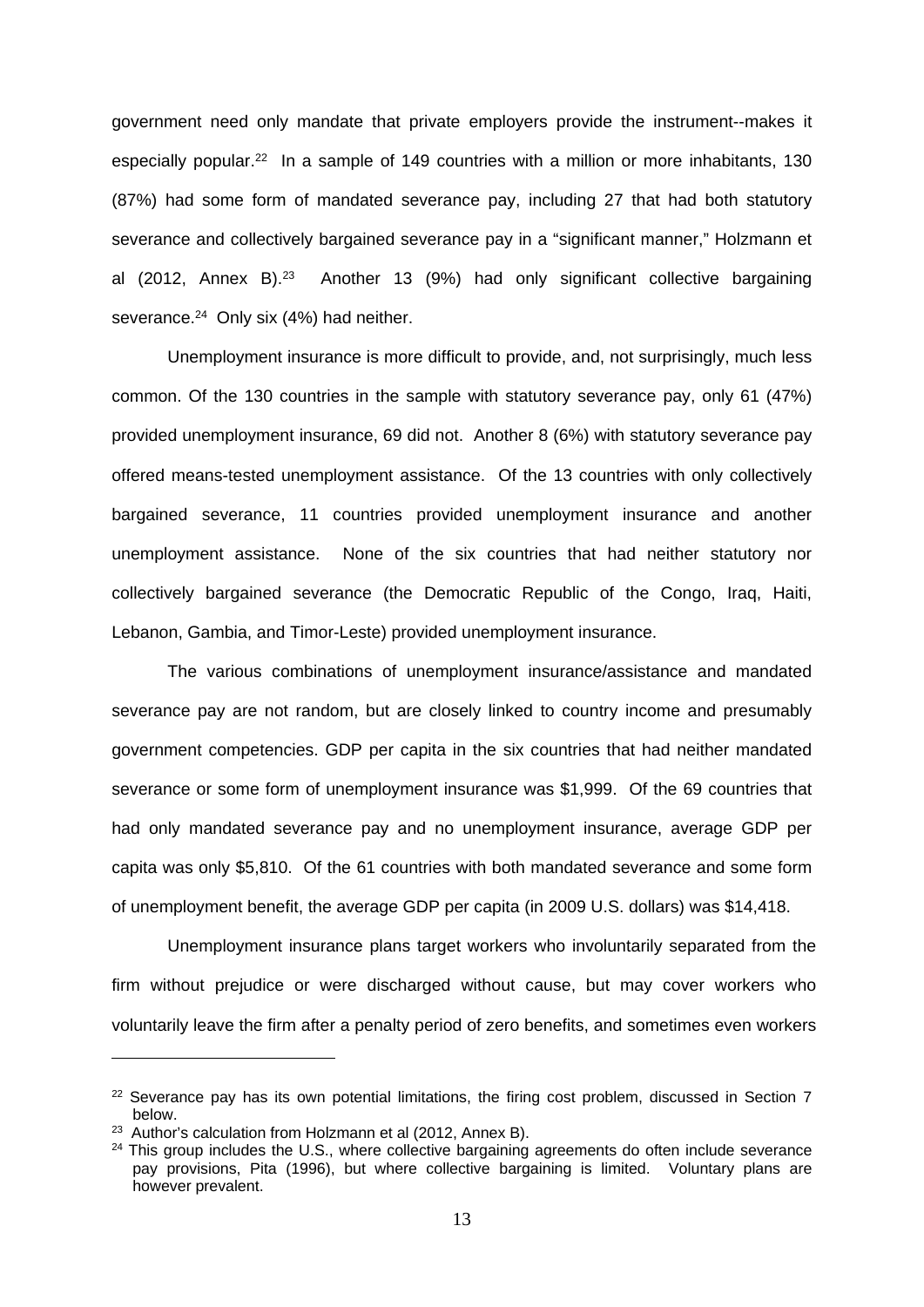discharged for cause.<sup>25</sup> The mix of separation events that trigger mandated severance benefits is much wider, Holzmann et al (2012). Figure 1B provides a tabulation of separation eligibility events. Redundancy is almost universal in government mandated plans. Redundancy includes "Economic reasons, Redundancy, Reduction of Staff, Retrenchment, Reorganization, Restructuring, Structural Changes, [and] Technological Changes" (p.109), combining the two largest categories in the Right Study, Figure 1B. Reflecting perhaps the difference between voluntary severance and government mandated severance, dismissals (employer reasons other than economic) are covered in half (51 percent) the countries in the sample. Disability is covered in 17 percent. End-of-service, which includes voluntary quits as well as end of contracts, is covered in 13 percent. Even fewer countries mandate plans that pay out for retirement ("old age")—the typical signature of severance savings plans- about six percent.

That is not to say that severance savings plans are unknown internationally. As discussed early, such plans are common in Latin America, though mislabeled (under present definitions) as unemployment insurance savings accounts. The Austrian reform discussed earlier involved a transition from a severance insurance plan to a severance savings plan.

To take another example, Hur (2003) examined the Korean severance pay system, and found a savings plan, not an insurance plan. Korea mandates employer participation in a separation benefit plan that seems like a "severance pay" plan.26 However, the individual "asset" accounts accrue linearly with service, and are again paid out at the time of separation *without any restrictions on the reason for departure.* Even upon voluntary separation, the worker receives the money. Clearly this is a savings plan, not an insurance plan; the asset does not increase in value with an involuntary job separation; it is only paid out at that time.

<sup>&</sup>lt;sup>25</sup> Social Security Administration, various years.

<sup>&</sup>lt;sup>26</sup> The original Korean word for this plan apparently does not distinguish severance from retirement, with neither being an especially informative label, as will become clearer shortly.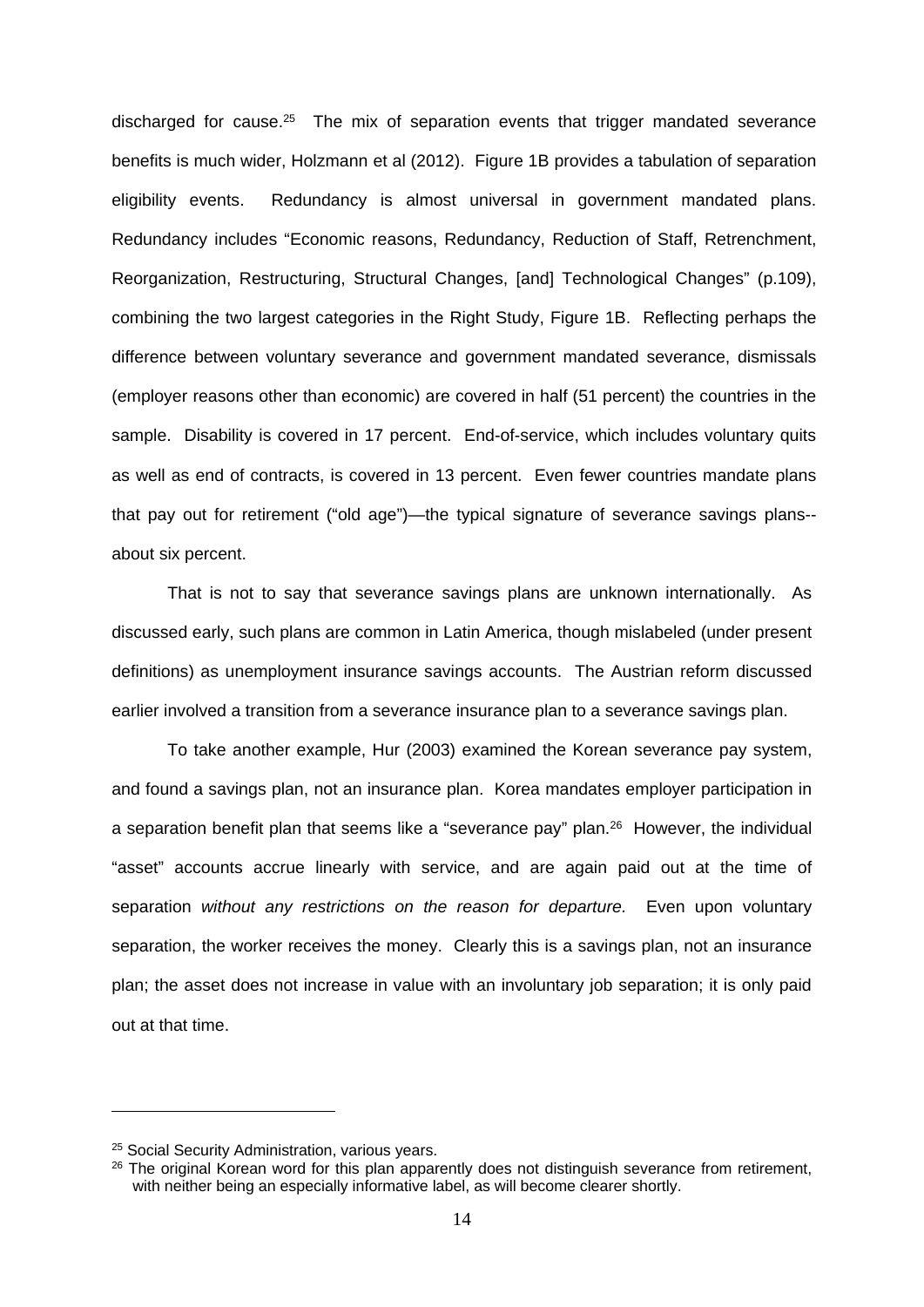#### **VI. Separation Pay and Pensions**

The distinction between job separation savings accounts, whether severance or unemployment-linked, and pensions or retirement savings accounts is often a subtle one. Savings accounts of any sort must release most, ideally all, worker funds sometime over the work life. Otherwise the account would be insurance, with payments stochastic. Retirement is a natural concluding event for both firm managed plans and public savings programs:

#### **Savings accounts (continued):**

**Pensions or retirement savings accounts.** These can take a variety of forms, but we focus here on defined contribution plans, essentially savings accounts with retirement as the obvious and perhaps exclusive permissible access events.

SEVSA (or UISA) can have pension features and "pensions" or retirement accounts can have SEVSA features. Indeed there are plan mechanisms that permit designers to choose across a continuum of severance pay-pension tradeoffs.

Consider severance plans as pensions. Public plans, like the Austrian severance system, can be seamless, permitting "early" withdrawal with involuntary separation from the firm and otherwise reserving payouts to retirement. Private firm SEVSA plans are less simple, because private firms have little interest in maintaining savings accounts until retirement for workers who quit or separate for reasons other than "involuntary separation." Under an insurance plan, any claims for benefits that these workers have are forfeit when they separate from the firm for other reasons. In a savings account, the natural response might be to release the funds to the separated worker, with the worker having the responsibility to "roll over" the funds into a retirement account. In the absence of serious monitoring of rollovers, this translates into a separation savings account, with the worker having access to the funds whatever the reason for the separation.

 Recent Korean reforms lay bare the need for careful thought on the freedoms workers should have to manage (or consume) their savings. At separation, should workers be required to roll over their accounts and not use the proceeds for current needs? Obviously conversion into a restricted, retirement-only plan eliminates any consumption smoothing in response to job displacement. The 2005 reform aggressively pushed workers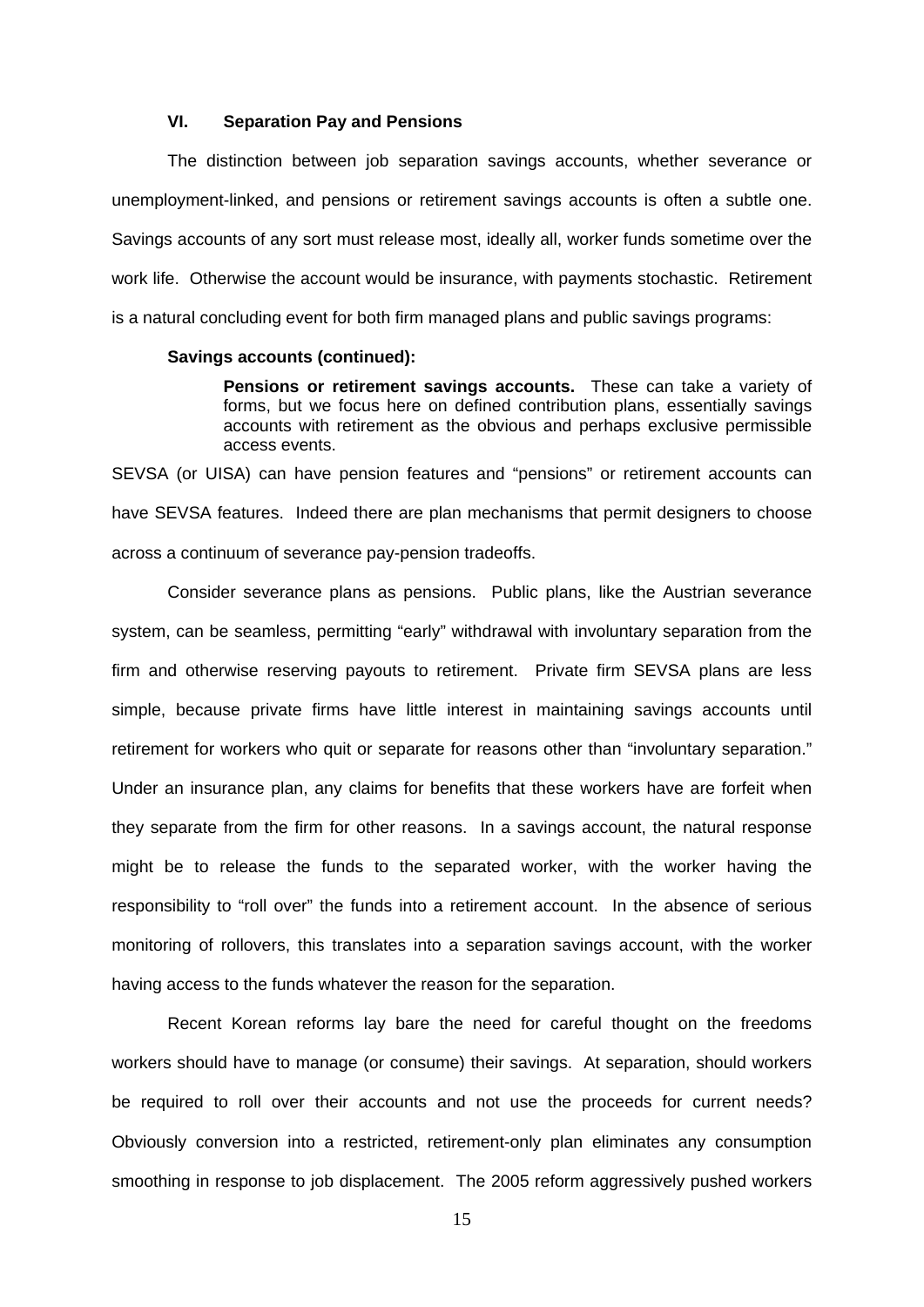toward converting their severance savings plans into pure *pension* plans, Yun and Hur (2012). The pension plan limits worker access to the funds prior to retirement, specifically for expenditures on housing and long term care. The severance savings element is lost. Perhaps not surprising, conversion, which requires the approval of both the company and its workers, has been limited, Yun and Hur (2012).

SEVSA accounts are relatively uncommon and the converse question is perhaps more relevant--under what conditions do pensions serve as severance pay? The easier the pension rules on accessing accumulated savings upon early job separation, the closer the pension comes to a severance savings plan. Many pensions, both public and private, do not offer early access to account funds. In the United States, for example, access to Social Security retirement "savings" is not affected by job separation, but only by withdrawal from the labor force, and then only at age 62, with benefits actuarially adjusted for "early" retirement.27 Private firm pensions in the U.S. are more varied, and a critical question is the events that provide access to funds at job separation.

In the U.S., there are of two types of pensions: (i) defined benefit plans which offer annuitized benefits at retirement based on some measure of the worker's prior wages (Social Security retirement benefits are of this type), and (ii) defined contribution plans, which are essentially savings accounts, familiar in the United States as employer 401(k) plans.28 Historically, defined benefit plans dominated because of the deferred tax advantages bestowed (earlier) on that form. The question is, what happened upon separation from the firm prior to retirement? If the worker's pension rights are not "vested," these rights simply vanish. The worker suffers a capital loss, and severance pay is, in a sense, *negative*. Prior to ERISA (1974), such cliff vesting was common. If a plan vested at 30 years of service, the worker who left the firm at 29 years lost all pension rights, essentially negative severance pay.

 $27$  Asset withdrawal is possible only in annuity form, which need not interest us here, but also has behavioral implications in a myopic population.

<sup>&</sup>lt;sup>28</sup> For a readable summary of 401(k) plans, see http://invest-faq.com/articles/ret-plan-401k.html.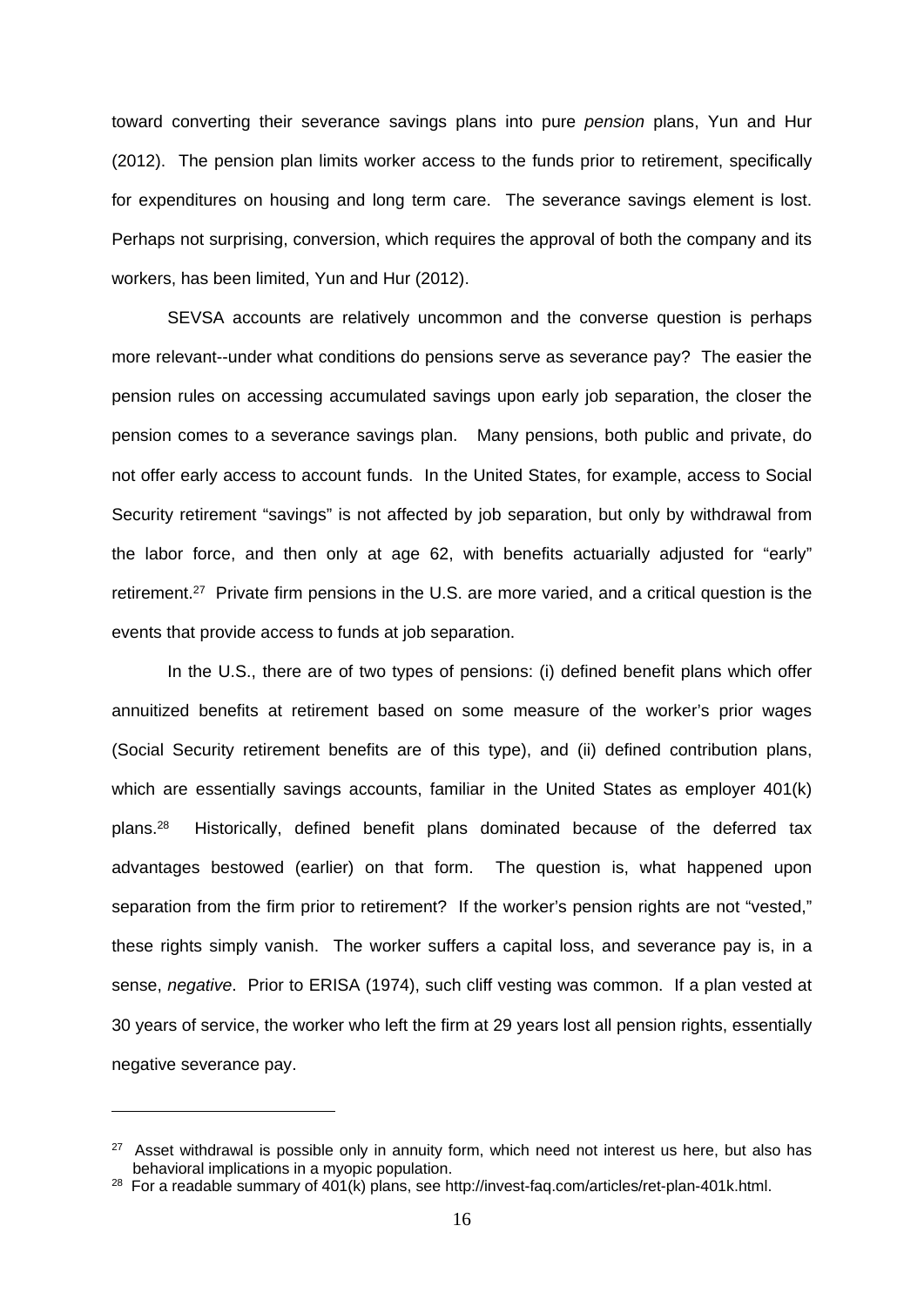With ERISA, the government imposed short vesting periods in defined contribution plans and moderate vesting periods in defined benefit plans. Once vested, the separated worker in a defined benefit plan often has the option of (i) leaving the account with the separating firm, and receiving benefits at normal retirement age corresponding to his/her earnings record with the firm or (ii) cashing out of the program.<sup>29</sup> With a defined contribution plan, the displaced worker may either "roll-over" his funds in a company plan or cash out, with the later more common. If the displaced worker rolls the funds over into a different government-approved plan within a specific time interval, there are no tax consequences.

Tax-favored pensions in the U.S. discourage withdrawal of funds before retirement. Funds withdrawn from a U.S. 401(k) plan are considered taxable income, and a second tax, a 10 percent penalty, is imposed on funds withdrawn.<sup>30</sup> The introduction of economic penalties for withdrawal essentially generates a continuum of possible combinations of severance savings accounts and pensions, with zero sanctions creating a severance savings account, and prohibitive sanctions a pure pension. With a ten percent penalty, complete rollover of funds into a new pension is not common:

…approximately 55 percent of those who took a lump-sum payment did not roll all of it into tax-qualified savings…, although some of these distributions were used for purposes that might contribute to financial well-being; home purchases, starting businesses, or paying down debt. Copeland (2013, p.8)

Apparently private pensions in the U.S. do serve in part as severance savings plans.

Lazear (1983) argued that a special feature of many U.S. private pensions, the early retirement option, can be considered a form of severance pay. He noted that U.S. private pensions frequently offered early retirement options that were not fully actuarially adjusted, which is to say the pension gave the worker a reason to separate from the firm early. The quit incentives of these plans are not of interest here, but a worker covered by such a plan who is involuntarily released would benefit if in the eligible age range, often 55 or older.

<sup>&</sup>lt;sup>29</sup> Unlike the Austrian system, there is no requirement that the separation be involuntary, which raises the possibility that the credit-constrained worker could voluntarily leave her/his job in order the secure the funds early.

<sup>&</sup>lt;sup>30</sup> Despite this penalty withdrawal of funds is common.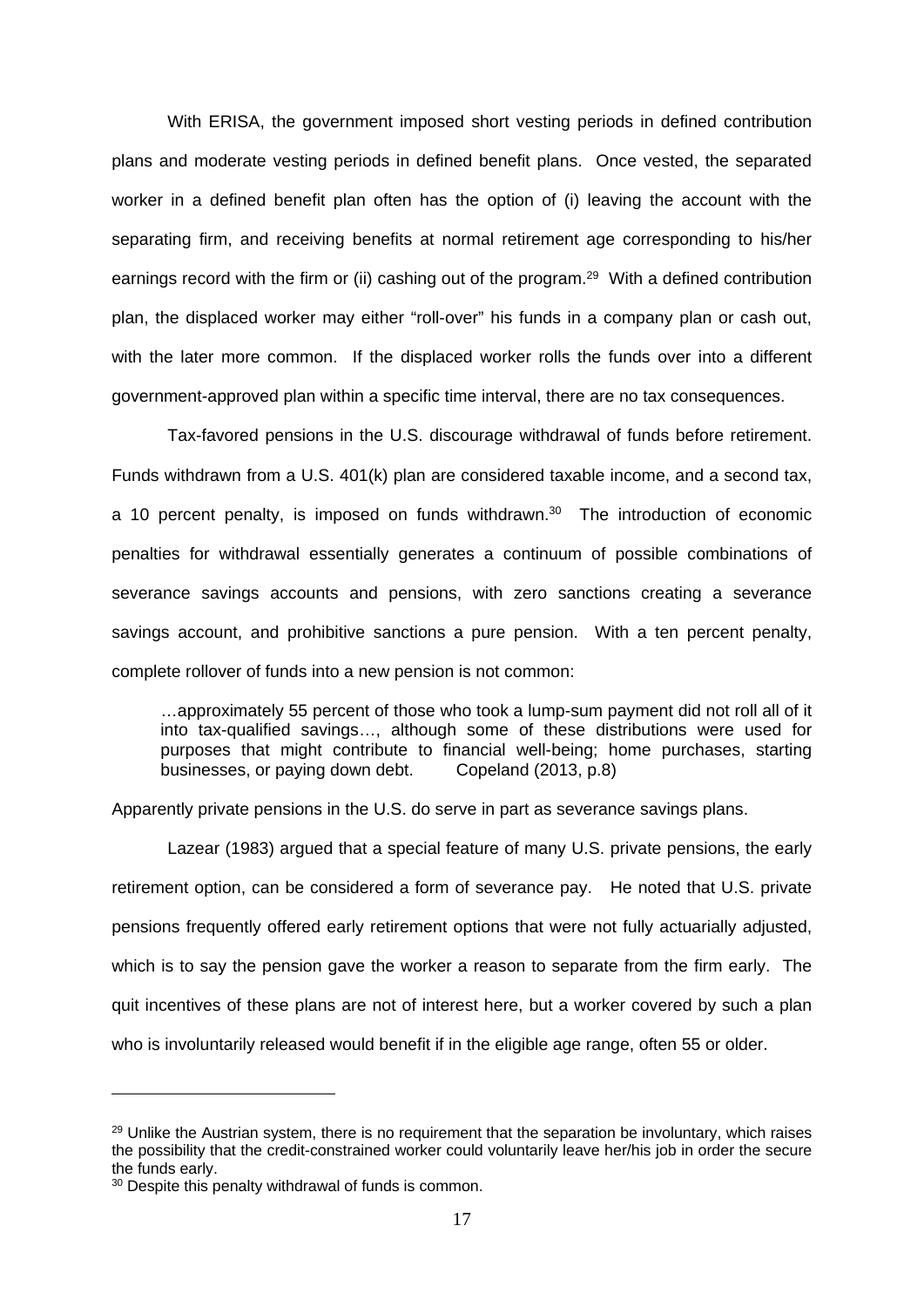#### **VII. Provident Funds and Early Access to Forced Savings**

Forced savings plans, whether primarily SEVSA or pensions, might easily be extended to cover events other than job separation or retirement. Indeed that is exactly what provident funds do. Provident funds are compulsory savings plans that typically permit fund withdrawals under a variety of circumstances in addition to retirement, including schooling costs, starting a business, etc.<sup>31</sup>

#### **Savings accounts (continued 2):**

**Provident funds**. Savings plans with a potentially large number of permissible access events— house purchase, educational finance, medical expenses, job separation/unemployment, and retirement.

Consider one of India's provident funds, that for employees—the Employees' Provident Fund

Organization (EPFO). The plan identifies a large number of purposes warranting early

access (advance/withdrawal) by the employees of their funds, including

- Marriage / Education
- Treatment
- Purchase or construction of Dwelling house
- Repayment of Housing Loan
- Purchase of Plot
- Addition/Alteration of House
- Repair of House
- **Lockout**
- Withdrawal Prior to Retirement
- **Other Advances**

#### http://www.epfochennai.tn.nic.in/advances\_withdrawls.html

Indeed the one glaring omission is access for job displacement, although there is a special

provision for accessing funds during a "lockout or closure."

The design features of the optimal provident fund have, to my knowledge, not been

worked out, but must involve some belief that resources must be pushed forward in time

(saved), though "the devil is in the details." Any set of rules for fund access is likely to be

structured around the following two principles:

- 1. The "prudent person" rule: what would a prudent person do with his/her savings?
- 2. The "administrative convenience" rule: how likely is it that the plan administrator can efficiently implement the rule?

<sup>31</sup> Asher (2009) provides an overview of provident funds.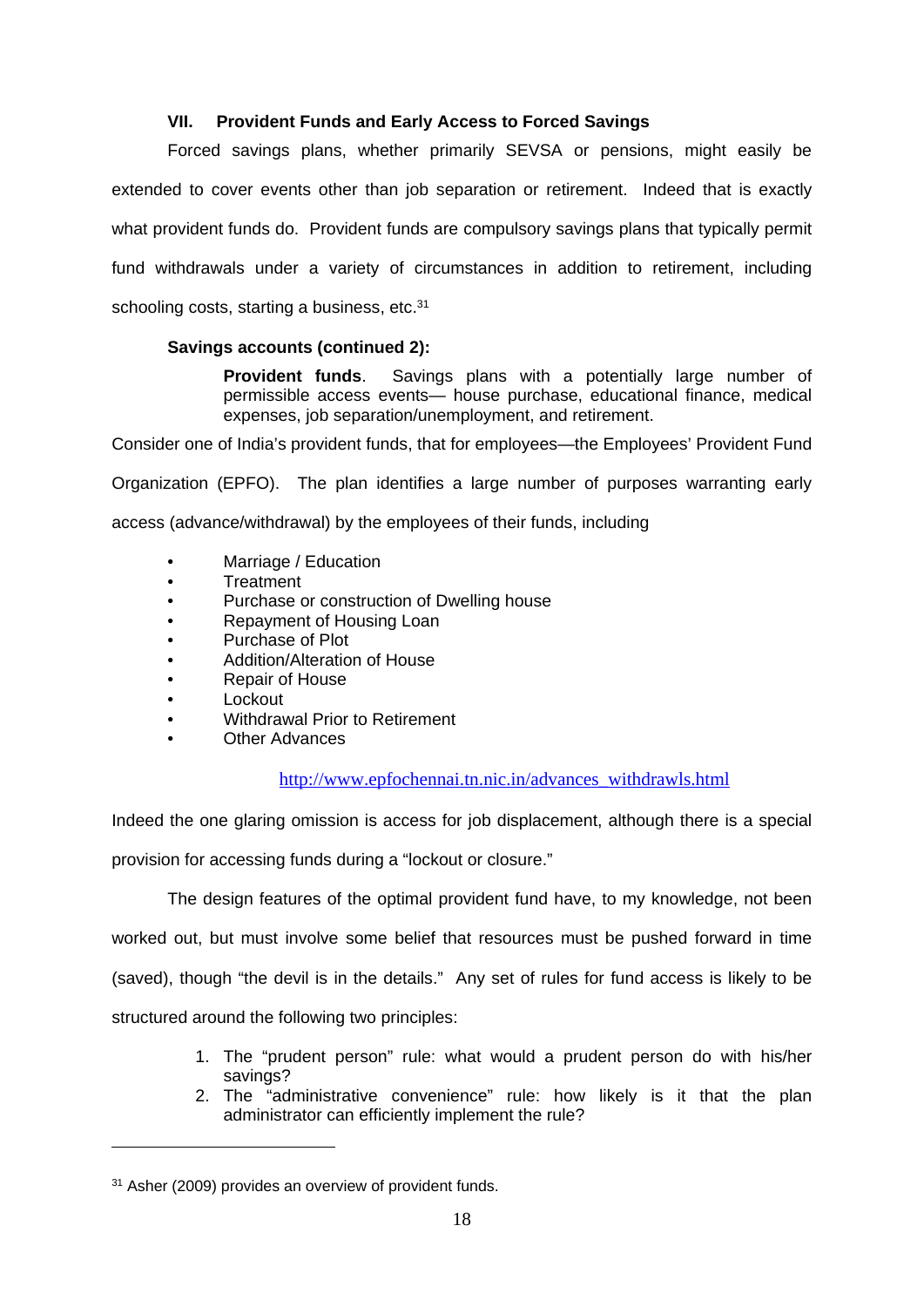A government that decides individuals are not competent to handle their own funds must imagine an alternative decision-maker that they feel is more appropriate and they must consider whether the resulting prudence mandates are implementable. Often they are not. To illustrate the distinction in a related social insurance context, until relatively recently, the U.S. Social Security disability system did not cover mental illnesses without an accompanying physical cause. Although emotional/mental illness can be cruelly debilitating, quite clearly satisfying Rule (1), it did not, until recently, satisfy Rule (2), in this case reasonable verification.

Of course, a sufficient number of access events may thwart the whole objective of compulsory retirement savings, much less the provision of severance support. What many of these other events have in common, however, is that the funds may be used for positive events, housing opportunities, training, etc., that might make retirement easier. With the exception of the medical option, they are not associated with negative income shocks, and even the access to funds for medical expenses may have a positive human capital element.

Nonetheless a concern arises that sufficient options will leave little for the funds primary goal, be it consumption support in retirement or job displacement. Governments have found at least two ways to deal with that problem. As noted with U.S. 401(k) rules, one can impose a penalty rate on withdrawals that corresponds to the desired government emphasis on objectives. The worker is given the choice of continuing the money in the company's plan, rolling the balance over into another government approved savings instrument, or withdrawing the balance, with the 10 percent penalty noted earlier. The company may permit borrowing against the savings account. This borrowing is subject to company rules, although there is a statutory maximum, the loan amount cannot exceed 50 percent of the account value.

An alternative approach extends the idea of penalty rates across activities, by compartmentalizing forced savings, which limits the maximum withdrawal for any individual use. A paradigm program is that operating in Singapore. A description of Singapore's core provident fund is illustrative: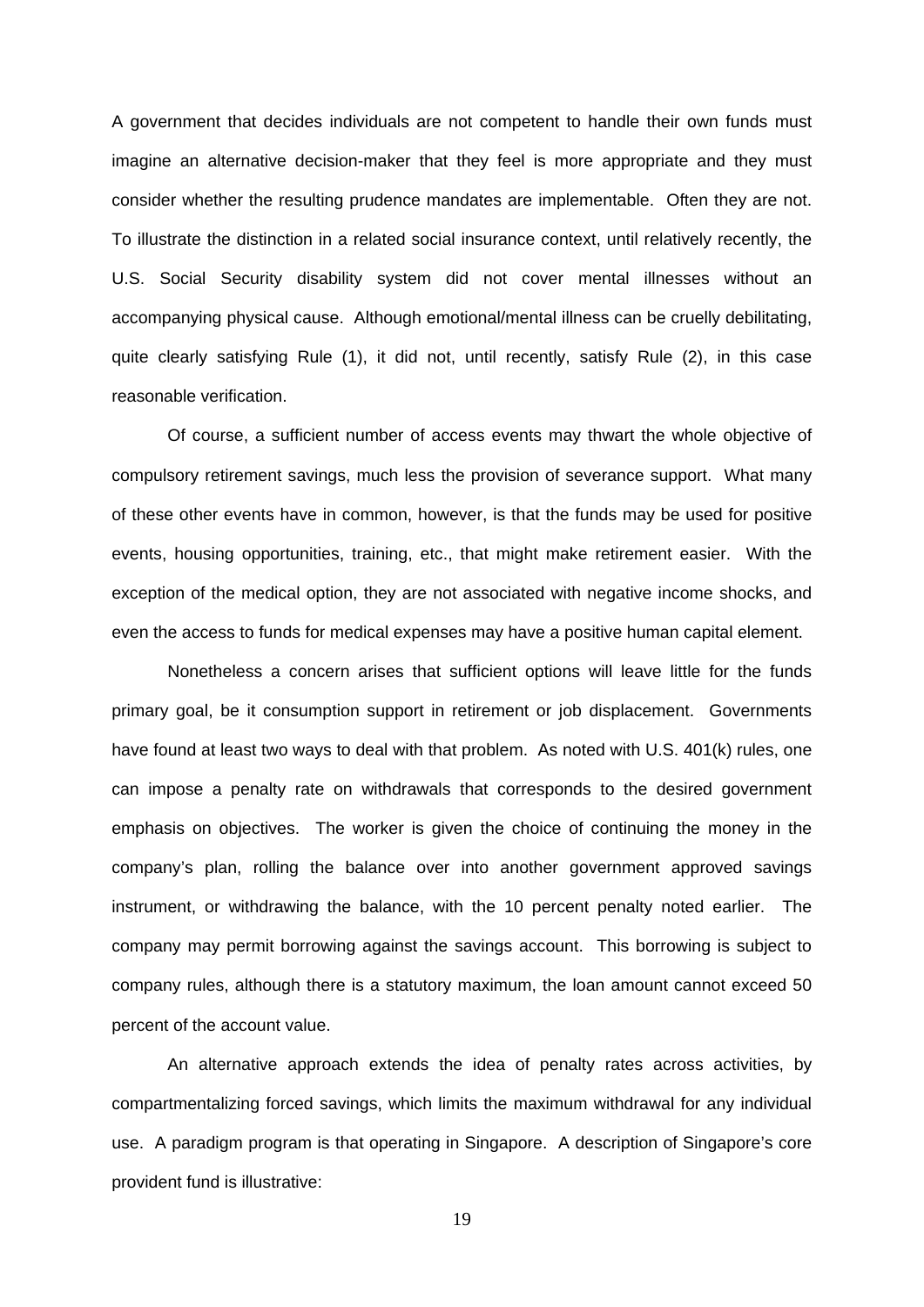Central Provident Fund (CPF) provides four types of individual accounts for each member: an ordinary account (OA) to finance the purchase of a home, approved investments, CPF insurance, and education; a special account (SA), principally for retirement (may invest in retirement related financial products); a Medisave account (MA) for certain medical expenses (see Sickness and Maternity); and a retirement account (RA) set up at age 55 to finance periodic payments at retirement. SSA (SSA Singapore, 2012)

The savings are partitioned into subaccounts, with one untouchable pool for retirement and the others contributing to retirement if otherwise unspent. Setting the fund categories and the share of resources going to each become the key design decisions.

#### **VIII. Conclusion**

Job displacement (permanent layoff) of long-tenured workers is a serious threat to earnings stability and potentially to consumption stability. While wage insurance and unemployment insurance can ideally smooth consumption in the face of job displacement, wage insurance appears infeasible and unemployment insurance is typically incomplete because of moral hazard concerns. Instead, unemployment insurance and severance have emerged worldwide as policy responses to these dual earnings threats, with many economists advocating for a third alternative, unemployment insurance savings accounts.

Clearly it is important to use care in describing the policies one is analyzing—if only to aid discourse and to make clear what is ruled in and ruled out. A simple four-way structure in benefit form (unemployment or separation pay) and financing form (insurance or savings) highlights the fact that UI, UISA and severance (insurance) plans are not the only mechanisms available to the planner--severance savings accounts are another mechanism. Indeed SEVSA have been implemented in a number of Latin American countries. Access to funds is dependent on job separation, not unemployment experience.

A third dimension is important in categorizing plans for their consumption smoothing properties and moral hazard implications, the list of separation events that trigger benefit payments (insurance) or fund access (savings). For example, the distinction between insurance and savings plans blurs as the number of insurable separation types (and their likelihoods) increase. Savings accounts require that the saver have access to his/her money at some point; because no worklife is forever, a plan that provided access across all possible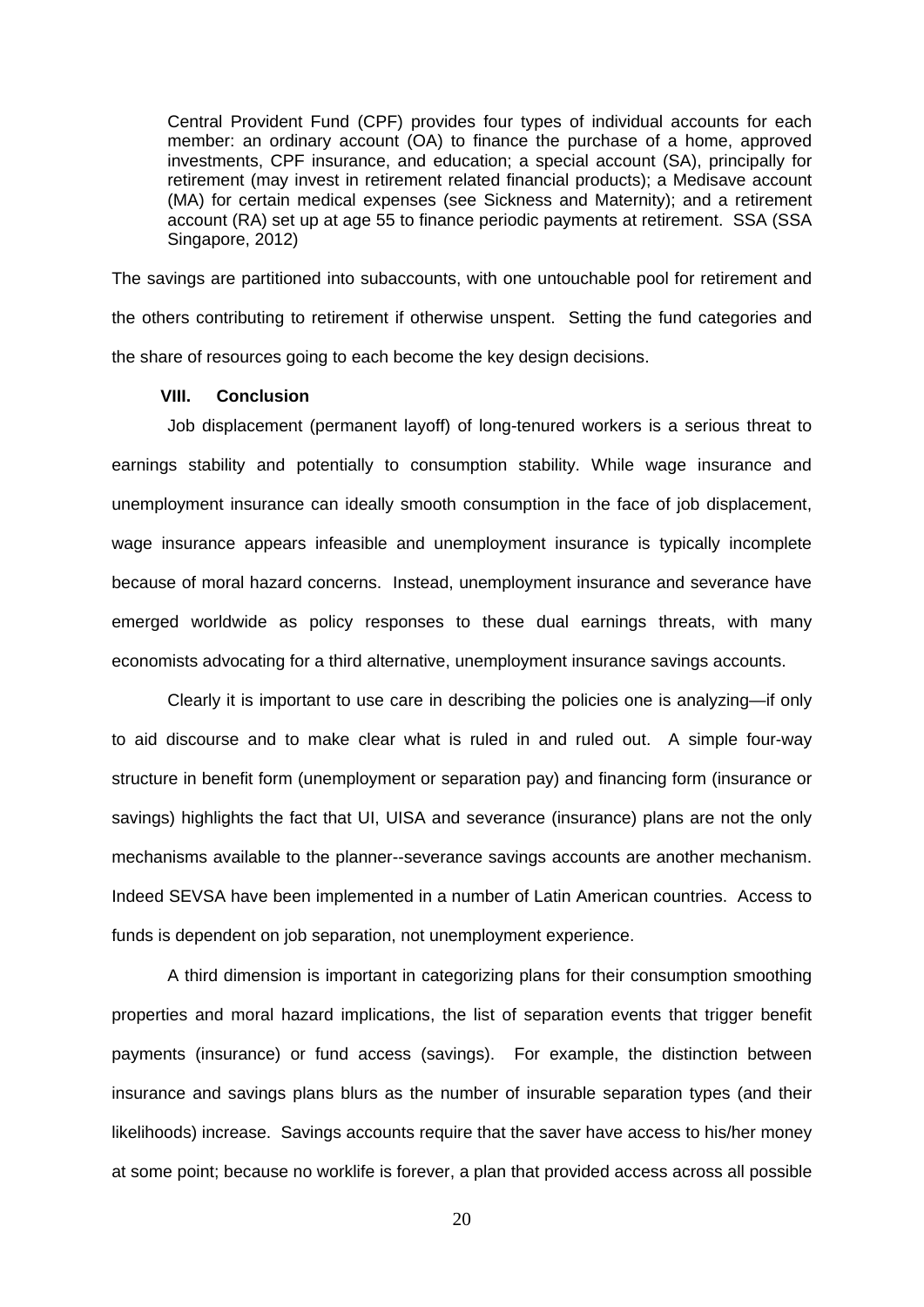separation events would qualify as a savings account. As it happens, voluntary severance plans in the United States are overwhelmingly insurance plans, with involuntary job separation without cause the triggering event for benefits, Figure 1a. The same is true of government mandated severance plans worldwide, Figure 1b, although more relaxed plans do exist.

Savings plans, whether involuntary job separation or unemployment status focused, require a payout event should these eligibility events not occur; otherwise the plan would be insurance. The alternative payout event is typically retirement, which highlights the close connection between separation savings accounts and pension plans. In that sense it is useful to consider pension plans as severance savings plans, which might smooth consumption following involuntary job separation. Forced savings plans that generalize access events to include other life-cycle demand for funds, loosely provident funds, are also likely to function as job displacement protection, although with decreasing levels of reliability as fund access events multiply.

This typology of job displacement consumption smoothing programs examines only the most common patterns. In advanced economies, in which the incomes of households can be inexpensively monitored, means-tested programs are common (social assistance plans), 32 often in combination with other programs. A few programs attempt to pool savings plans across workers, at least partially, combining insurance and savings in interesting ways. In these more complex programs, much useful theorizing remains.<sup>33</sup>

 $32$  A consumption smoothing mechanism highlighted by Atkinson and Mickelwright (1991).

<sup>&</sup>lt;sup>33</sup> See for example discussions of the Chilean system--Berstein, Fajnzylber, and Gana (2012) and Reyes, van Ours, and Vodopivec (2012)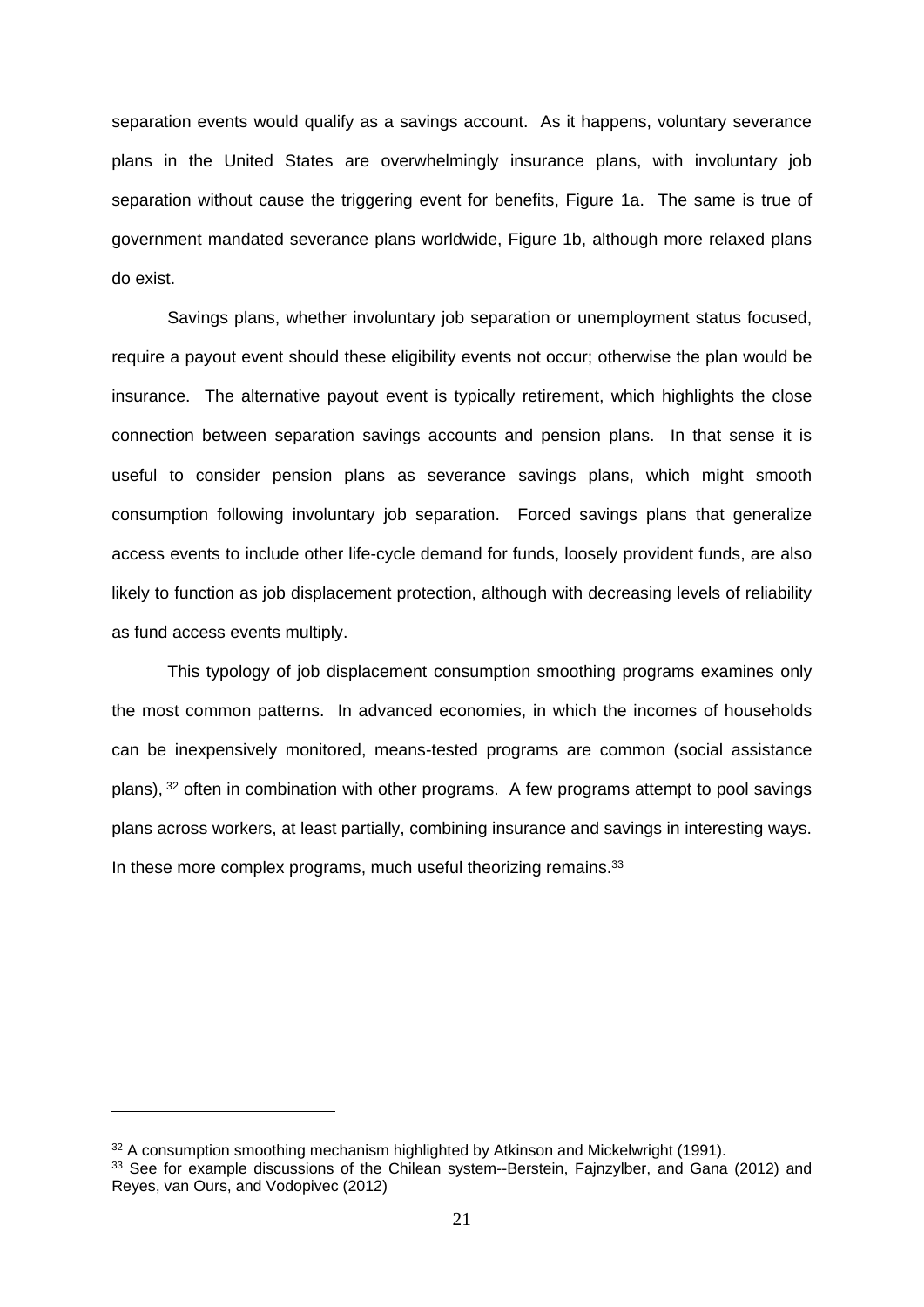#### REFERENCES

- Asher, Mukul G. (2009) "Provident and Pension Funds and Economic Development in Selected Asian Countries." In Mukul G. Asher, ed. Financing Social Policy: Mobilizing Resources for Social Development, New York: St. Martin's Press, 264-89.
- Atkinson, Anthony B. and John Micklewright 1991 "Unemployment Compensation and Labor Market Transitions: A Critical Review." Journal of Economic Literature 29 (December): 1679-1727.
- Baily, Martin Neil, Gary Burtless, and Robert E. Litan. 1993. Growth with Equity: Economic Policymaking for the Next Century, Washington, DC.: 110-141.
- Berstein, Solange, Eduardo Fajnzylber, and Pamela Gana. 2012. "The New Chilean Unemployment Insurance System: Combining Individual Accounts and Redistribution in an Emerging Economy." Reforming Severance Pay: An International Perspective, Washington, D.C.: World Bank, pp. 259-84
- Blanchard, Olivier J., and Jean Tirole. 2008. "The Joint Design of Unemployment Insurance and Employment Protection: A First Pass," Journal of the European Economic Association v.6(1) March: 45-77.
- Brown, Alessio J. G., J. Michael Orszag, and Dennis J.Snower. 2008. "Unemployment Accounts and Employment Incentives," European Journal of Political Economy. v.24.3 (September): 587-604.
- Buechtemann, C.F. ed. 1992. Employment Security and Labor Market Behavior: Interdisciplinary Approaches and International Evidence, Ithaca, NY: ILR press, Cornell University.
- Copeland, Craig. 2013. "Lump-Sum Distributions at Job Change, Distributions Through 2012." Employment Benefits Research Institute Notes, vol. 34.11 (November): 2-13.
- Fallick, Bruce C. 1996. "A Review of the Recent Empirical Literature on Displaced Workers," Industrial and Labor Relations Review. 50(1): 5-16.
- Farber, Henry S. 2005. "What Do We Know about Job Loss in the United States? Evidence from the Displaced Workers Survey, 1984-2004." Federal Reserve Bank of Chicago Economic Perspectives. 29(2): 13-28.
- Feldstein, Martin, and Daniel Altman. 1998. "Unemployment Insurance Savings Accounts." National Bureau of Economic Research, Inc, NBER Working Papers: 6860.
- Feldstein, Martin, and Daniel Altman. 2007. "Unemployment Insurance Savings Accounts." Tax Policy and the Economy. v.21: 35-63.
- Ferrer, Ana M. and W. Craig Riddell. 2012. "Unemployment Insurance Savings Accounts in Latin America: Overview and Assessment." In Robert Holzmann and Milan Vodopivec, eds., Reforming Severance Pay: An International Perspective, Washington, DC: World Bank, 211-237.
- Fredriksson, Peter, and Bertil Holmlund. 2006. "Improving Incentives in Unemployment Insurance: A Review of Recent Research," Journal of Economic Surveys, vol.20.3: 357- 386.
- Freedman, Audrey. 1978. Security Bargains Reconsidered: SUB, Severance Pay, Guaranteed Work, The Conference Board Report No. 736.
- Hawkins, Everett D. 1940. Dismissal Compensation, Princeton, NJ: Princeton University Press.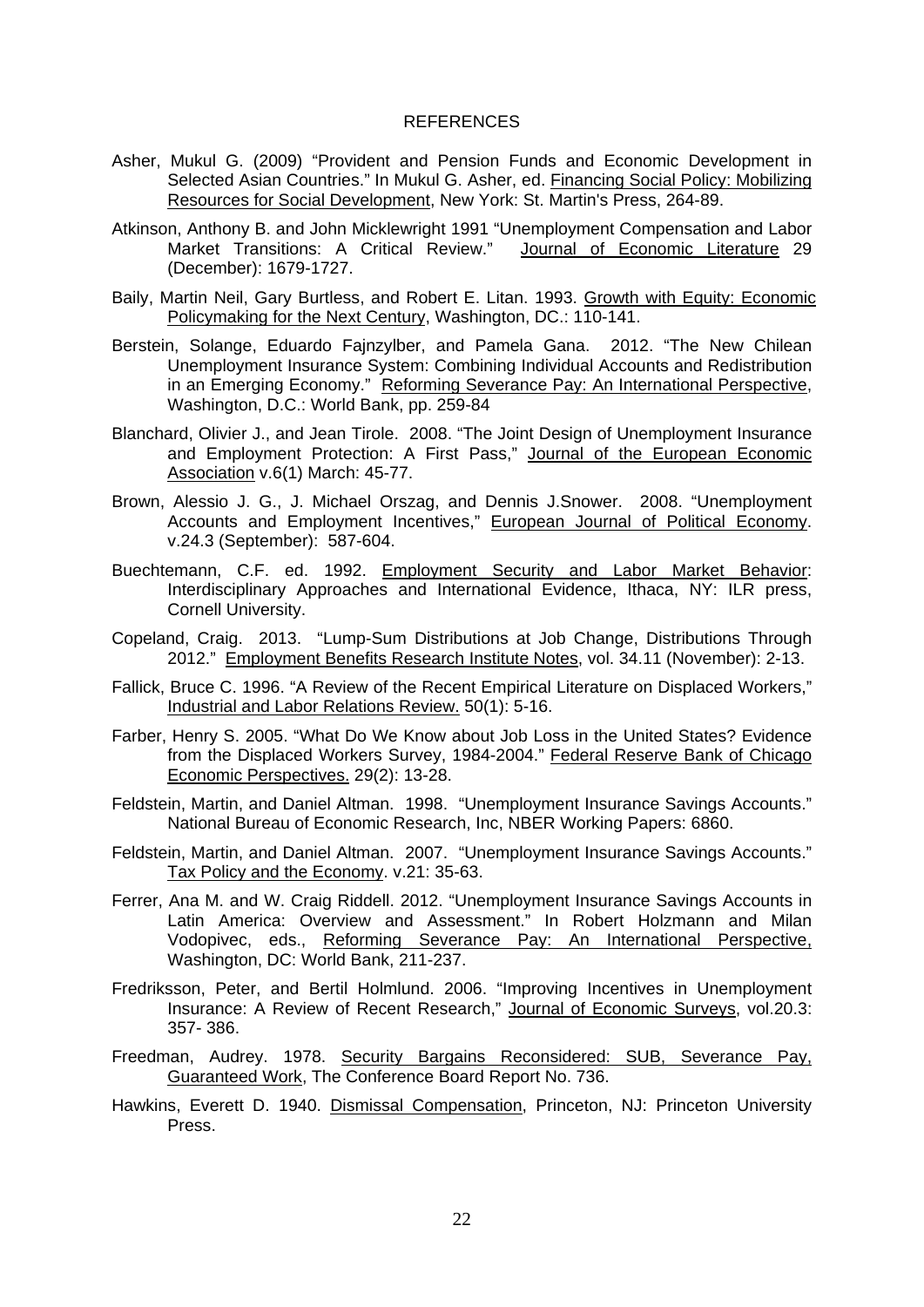- Heckman, James J., and Carmen Pagés. 2004. "Introduction," in Heckman and Pagés, eds., Law and Employment: Lessons from Latin America and the Caribbean, Chicago, The University of Chicago 1-107.
- Hofer, Helmut, Ulrich Schuh and Dominik Walch. 2012. "Effects of the Austrian Severance Pay Reform," In Robert Holzmann and Milan Vodopivec, eds., Reforming Severance Pay: An International Perspective, Washington, DC: World Bank, 177-194.
- Holmlund, Bertil. 1998. "Unemployment Insurance in Theory and Practice," Scandinavian Journal of Economics,100(1): 113-141.
- Holzmann, Robert, Yann Pouget, Michael Weber, and Milan Vodopivec. 2012. "Severance Pay Programs around the World: History, Rationale, Status, and Reforms" In Robert Holzmann and Milan Vodopivec, eds., Reforming Severance Pay: An International Perspective, Washington, DC: World Bank, 17-120.
- Hopenhayn, Hugo, and Juan Carlos Hatchondo. 2012. "The Welfare Consequences of Alternative Designs of Unemployment Insurance Savings Accounts" Reforming Severance Pay: An International Perspective, Washington, D.C.: World Bank, pp. 239-57.
- Hur, Jai-Joon. 2003. "Korean Severance Pay Reform," paper presented at the World Bank/IIASA/Ludwig Boltzmann Institute International Workshop on Severance Pay Reform: Toward Unemployment Savings and Retirement Accounts, Laxenberg/Vienna, November 7-8.
- Jacobson, Louis S., Robert J. LaLonde, Daniel G. Sullivan. 1993. The Costs of Worker Dislocation, Kalamazoo, MI: W.E. Upjohn Institute for Employment Research.
- Jaramillo, Miguel, and Jaime Saavedra. 2005. "Severance Payment Programs in Latin America," Empirica 32(3-4): 275–307
- Karni, Edi, 1999. 2006. "Optimal Unemployment Insurance: A Survey." Southern Economic Journal, 66 (October): 442-65.
- Kletzer, Lori G. 1998. "Job Displacement." Journal of Economic Perspectives v12, n1 (Winter): 115-36
- Kletzer, Lori G, and Howard F. Rosen. 2006. "Reforming Unemployment Insurance for the Twenty-First Century Workforce," The Hamilton Project, Brookings Institution, Discussion Paper 2006-06 September.
- Kling, Jeffrey R. 2006 "Fundamental Restructuring of Unemployment Insurance: Wage-Loss Insurance and Temporary Earnings Replacement Accounts," The Hamilton Project, Brookings Institution, Discussion Paper 2006-05 September 2006.
- Koman, Reinhard, Ulrich Schuh and Andrea Weber. 2005. "The Austrian Severance Pay Reform: Toward A Funded Pension Pillar," Empirica Vol. 32(3-4): 255–274
- Kuhn, Peter, ed. 2002. Losing Work, Moving On: International Perspectives on Worker Displacement, W.E. Upjohn Institute for Employment Research, Kalamazoo, Michigan.
- LaLonde, Robert J. 2007. "The Case for Wage Insurance," Maurice R. Greenberg Center for Geoeconomic Studies at the Council on Foreign Relations. http://www.cfr.org/publication/13661/case\_for\_wage\_insurance.html,
- Lazear, Edward P. 1983. "Pensions as Severance Pay," in Zvi Bodie and John B. Shoven, eds., Financial Aspects of the United States Pension System, Chicago: University of Chicago Press: 57-90.
- Lazear, Edward P. 1990. "Job Security Provisions and Employment." Quarterly Journal of Economics 105 (August): 699-726.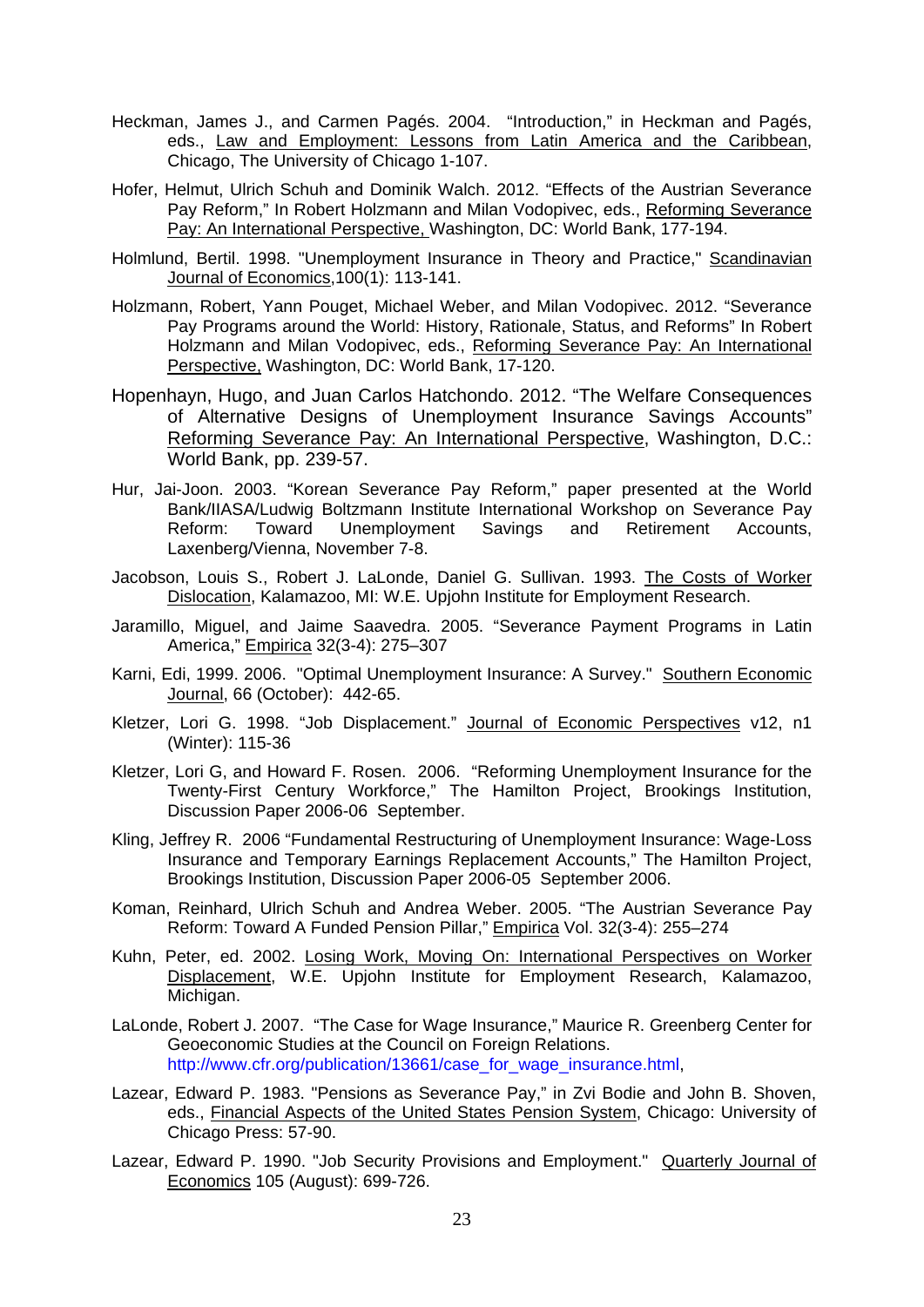- Lee Hecht Harrison. 2001. Severance and Separation Benefits: Bridges for Employees in Transition. Woodcliff Lake, NJ: Lee Hecht Harrison, 2001.
- NICB (National Industrial Conference Board) [F. Beatrice Brower]. 1937. Dismissal Compensation, Studies in Personnel Policy, No. 1, New York.
- NICB (National Industrial Conference Board) [Lois E. Forde and F. Beatrice Brower]. 1954. Severance Pay Plans. Studies in Personnel Policy No. 141, New York, National Industrial Conference Board.
- Parsons, Donald O. 1991. ""The Job Search Behavior of Employed Youth", Review of Economics and Statistics (November) 597-604.
- Parsons, Donald O. 2000. "Wage Insurance: A Policy Review," in Research in Employment Policy, 2: 119-140.
- Parsons, Donald O. 2005a. "The Emergence of Private Job Displacement Insurance in the United States: Severance Pay Plans 1930-1954" (October): http://ssrn.com/abstract=872331.
- Parsons, Donald O. 2005b. "Private Job Displacement Insurance in the United States, 1954- 1979: Expansion and Innovation" (November): http://ssrn.com/abstract=872334.
- Parsons, Donald O. 2012a. ""Mandated Severance Pay and Firing Cost Distortions: A Critical Review of the Evidence," Chapter 3 in Robert Holzmann and Milan Vodopivec, eds., Reforming Severance Pay: An International Perspective, Washington, DC: World Bank, 121-157.
- Parsons, Donald O. 2012b. "The Firing Cost Implications of Alternative Severance Pay Designs," Chapter 4 In Robert Holzmann and Milan Vodopivec, eds., Reforming Severance Pay: An International Perspective, Washington, DC: World Bank, 159-176.
- Parsons, Donald O. 2013. "Understanding Severance Pay," Cuadernos de Economía (Spanish Journal of Economics and Finance) Elsevier. v.36, no, 106 Sept-Dec, 2013: 155-165. Draft available as "Understanding Severance Pay," IZA Working Paper 7641. http://ftp.iza.org/dp7641.pdf.
- Parsons, Donald O., 2015. "Job Displacement Insurance" in James Wright, ed. International Encyclopedia of the Social and Behavioral Sciences, 2nd edition, Vol 12. Oxford: Elsevier. (March): 819–832. Draft available at http://ftp.iza.org/dp8223.pdf
- Pita, Cristina. 1996. "Advance Notice and Severance Pay Provisions in Contracts, Monthly Labor Review 119 (7): 43-50.
- Reyes, Gonzalo; Jan C. van Ours, and Milan Vodopivec. 2012. "Reemployment Incentives under the Chilean Hybrid Unemployment Benefit Program." Reforming Severance Pay: An International Perspective, Washington, D.C.: World Bank. pp. 285-94.
- Right Associates. 1990. Severance: The Corporate Response. Philadelphia, PA: Right Associates. (November).
- Social Security Administration. Various years. Social Security Programs throughout the World. http://www.ssa.gov/policy/docs/progdesc/ssptw/index.html.
- Stiglitz, Joseph E., and Jungyoll Yun. 2005. "Integration of Unemployment Insurance with Retirement Insurance." Journal of Public Economics, v.89.11-12. (December): 2037-67.
- Vodopivec, Milan. 2010. "How Viable Are Unemployment Insurance Savings Accounts? Simulation Results for Slovenia". Comparative Economic Studies, v. 52.2 (June): 225-47.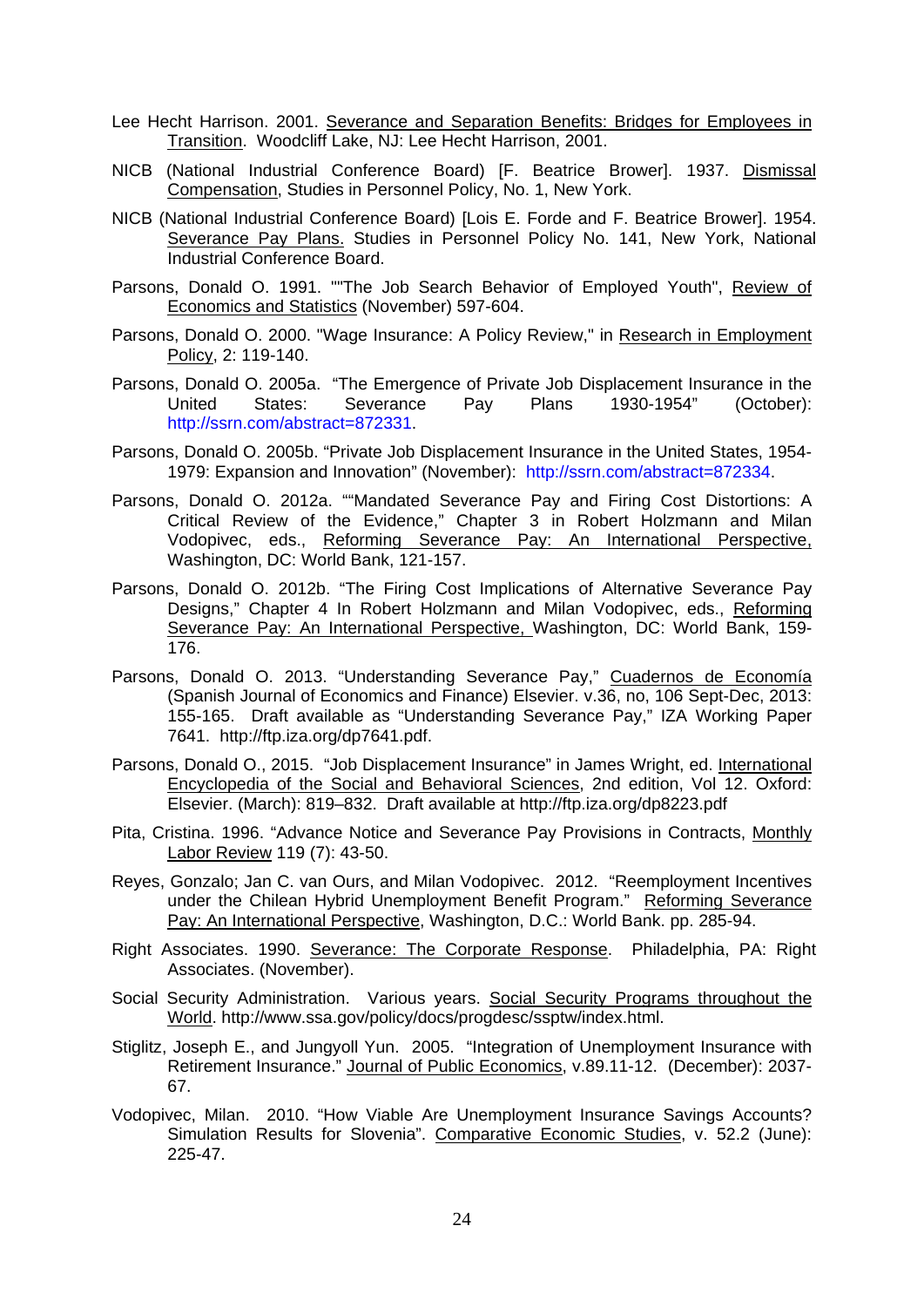Yun, Jungyoll, and Jai-Joon Hur. 2012. "Severance Pay Reform in Korea." In Robert Holzmann and Milan Vodopivec, eds., Reforming Severance Pay: An International Perspective, Washington, DC: World Bank, 195-210.